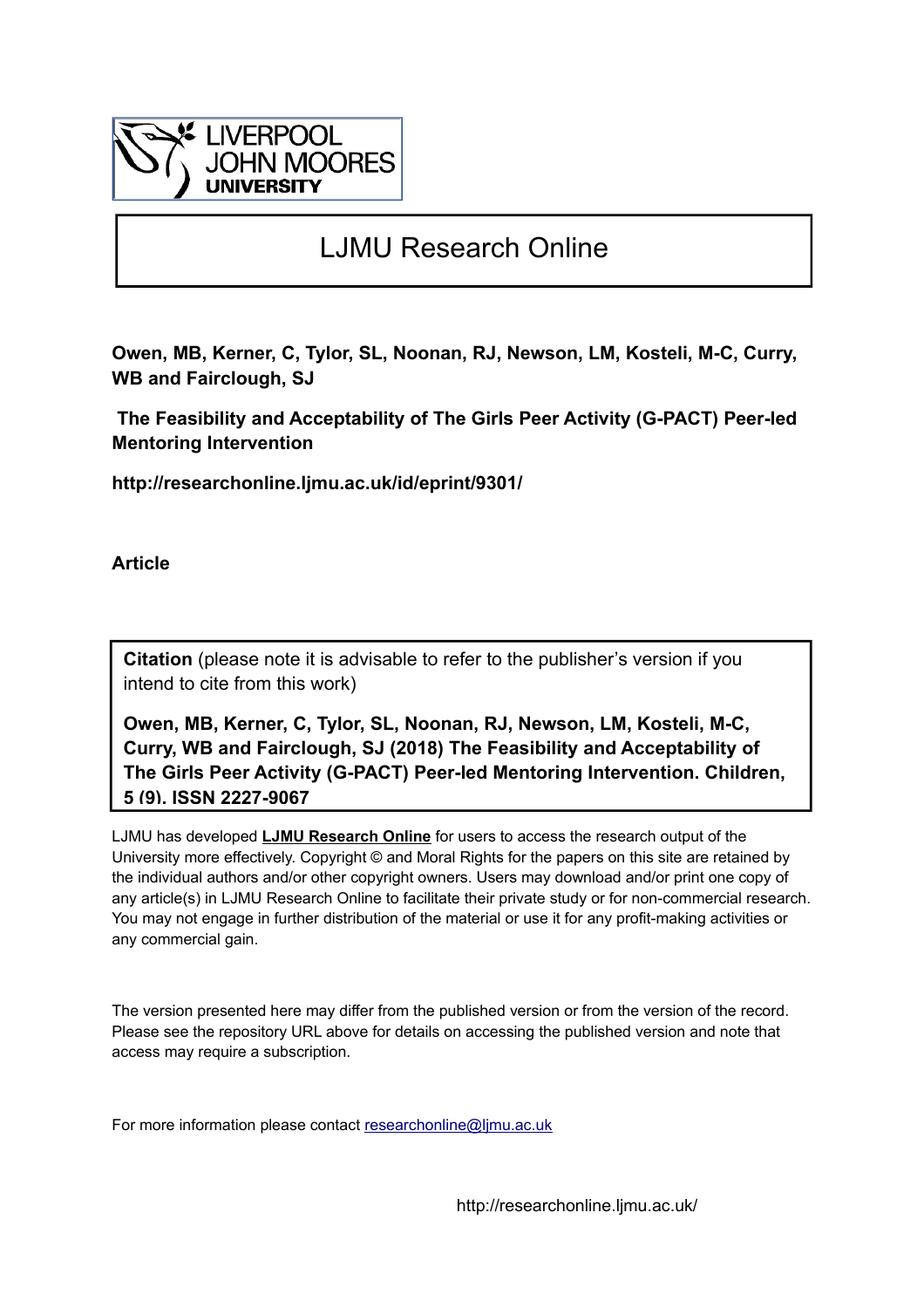

*Article*

# **The Feasibility and Acceptability of The Girls Peer Activity (G-PACT) Peer-led Mentoring Intervention**

# **Michael B. Owen 1,[\\*](https://orcid.org/0000-0002-7960-2404) , Charlotte Kerner 1,2 [,](https://orcid.org/0000-0002-7387-3625) Sarah L. Taylor <sup>1</sup> , Robert J. Noonan <sup>1</sup> [,](https://orcid.org/0000-0001-9575-5729) Lisa Newson <sup>3</sup> [,](https://orcid.org/0000-0002-5874-8762) Maria-Christina Kosteli <sup>1</sup> , Whitney B. Curry [4](https://orcid.org/0000-0001-8621-6053) and Stuart J. Fairclough [1](https://orcid.org/0000-0001-8358-1979)**

- <sup>1</sup> Movement Behaviours, Health and Wellbeing Research Group, Department of Sport and Physical Activity, Edge Hill University, St Helens Road, Ormskirk, Lancashire L39 4QP, UK; Charlotte.Kerner@brunel.ac.uk (C.K.) sarah.taylor11@go.edgehill.ac.uk (S.L.T.); robert.noonan@edgehill.ac.uk (R.J.N.); maria-christina.kosteli@edgehill.ac.uk (M.-C.K.); stuart.fairclough@edgehill.ac.uk (S.J.F.)
- <sup>2</sup> Department of Life Sciences, Brunel University, London UB8 3PH, UK
- <sup>3</sup> Natural Sciences and Psychology, Research Centre for Brain and Behaviour, Liverpool John Moores University, Liverpool L3 5AF, UK; l.m.Newson@ljmu.ac.uk
- <sup>4</sup> Wellbeing and Public Health, Cornwall Council, Truro TR1 3AY, UK; whitney.curry@cornwall.gov.uk
- **\*** Correspondence: Michael.Owen@edgehill.ac.uk; Tel.: +440-169-565-7344

Received: 7 August 2018; Accepted: 18 September 2018; Published: 19 September 2018



**Abstract:** Enjoyment of physical activity (PA) is positively correlated with PA engagement. The inclusion of peers has been found to increase the likelihood of PA enjoyment in youth. Peer-led strategies, incorporating peer networks in the intervention delivery, is relatively underused and consequently understudied in school-based PA interventions. The purpose of this investigation was to evaluate the feasibility and acceptability of the novel Girls Peer Activity (G-PACT) peer-led mentoring intervention. Two-hundred and forty-nine Year 9 adolescent girls (13–14 years old) from three mixed-sex secondary schools located in West Lancashire, North-West England were invited to participate in the G-PACT project. The study employed a novel approach by using a three-tier model, including (Tier 1) Mentors (undergraduate students), (Tier 2) Leaders (Year 9 girls selected by teachers), and (Tier 3) Peers (whole Year 9 cohort). Mentors delivered a series of educational and leadership training to the Leaders in each respective school who then disseminated this information to their Peers and encouraged them to engage in more physical activities. Eight focus groups were conducted with Leaders ( $n = 40$ ), 28 focus groups with Peers ( $n = 185$ ), two focus groups with Mentors ( $n = 6$ ), and three interviews with teachers ( $n = 4$ ). Thematic analysis was used to analyze the pooled data and identify the key themes. The study found that the G-PACT intervention was feasible and acceptable for adolescent PA Leaders and their Mentors. The relationship between Leaders and their Peers required refinement to improve the communication processes to increase Peer engagement in the G-PACT project.

**Keywords:** adolescents; girls; school; physical activity; feasibility; acceptability; intervention; peer-led; mentor; leader

# **1. Introduction**

Physical activity (PA) enjoyment is positively correlated with PA engagement [\[1\]](#page-14-0). Interventions aiming to increase moderate to vigorous PA (MVPA) in children and young people, which included the recruitment of friends, have been found to increase enjoyment of MVPA [\[2\]](#page-14-1). Adolescents with physically active friends are more likely to be physically active and spend less time engaging in sedentary behaviors such as, TV viewing [\[2\]](#page-14-1).

Objectively measured accelerometry data from multiple continents suggests that among 5–17-year-old, only 9% of boys and 1.9% of girls achieved the recommended 60 min of MVPA [\[3\]](#page-14-2).

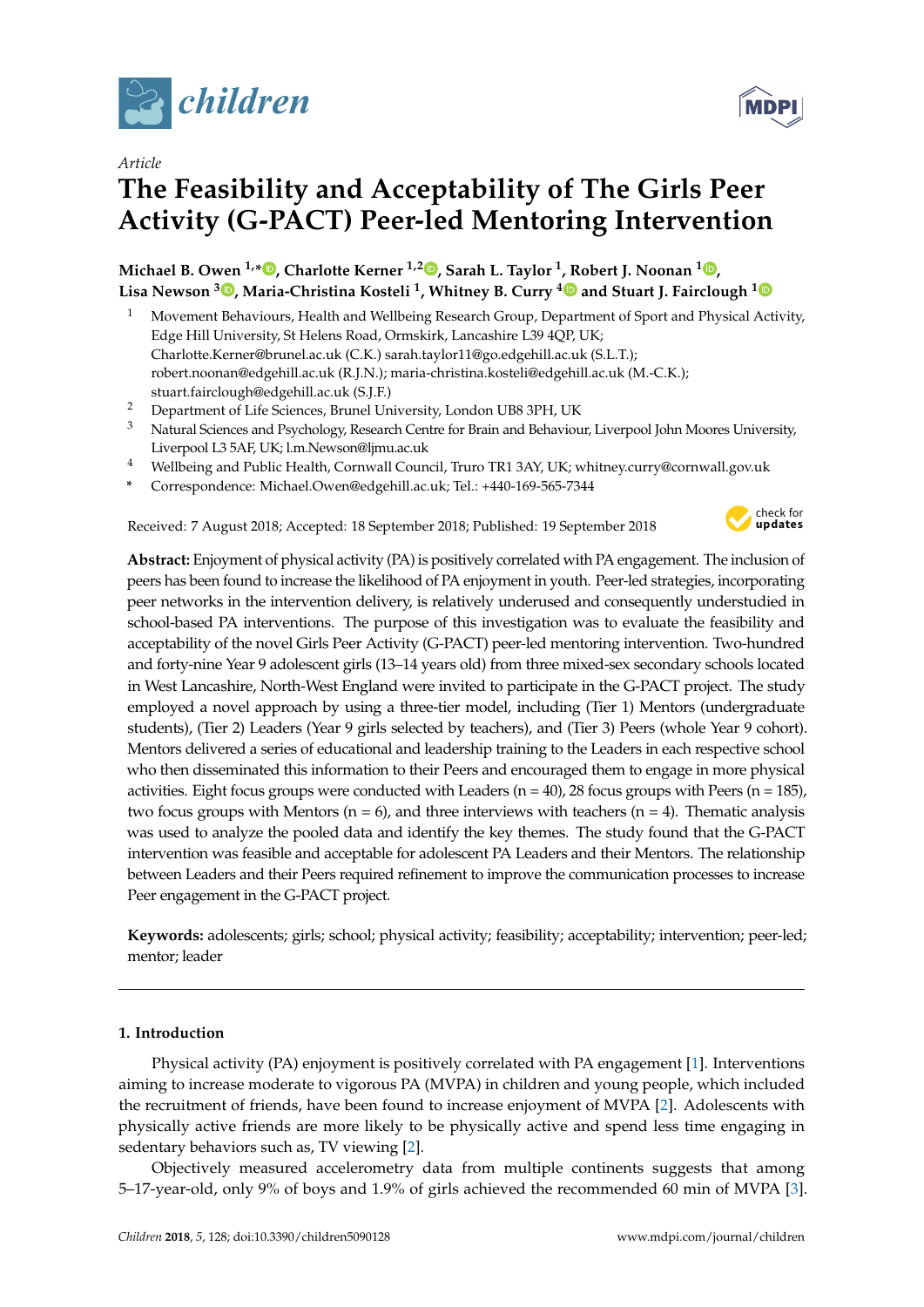In 2016, 22% of English children and young people (aged 5–15 years) met the recommended 60 min of MVPA guidelines [\[4\]](#page-14-3). However, only 16% and 9% of girls aged 11–12 and 13–15 respectively met to the guidelines [\[4\]](#page-14-3). Thus, adolescent girls in England have been highlighted as a group at risk to declining PA levels.

There have been calls to find new ways to support and encourage sustained engagement in PA for adolescent girls [\[5\]](#page-14-4). One strategy that is relatively underused and consequently understudied in school PA interventions is the use of peer-led approaches [\[6](#page-14-5)[–9\]](#page-15-0). Peer-led involves similar aged peers [\[10\]](#page-15-1), interacting with and motivating their classmates to initiate, continue and sustain positive behavior [\[11](#page-15-2)[,12\]](#page-15-3). Previous interventions using the peer-led model to increase PA have shown the potential to increase girls' MVPA [\[6,](#page-14-5)[9,](#page-15-0)[11,](#page-15-2)[13\]](#page-15-4). The PLAN-A intervention (Peer-Led physical Activity iNtervention) incorporated a novel school peer-led approach, which included the nomination and training of peer-supporters, followed by a 10-week informal PA message diffusion period [\[13\]](#page-15-4). Targeting adolescent girls, the PLAN-A intervention was found to be feasible, showed promise to positively affect girls' PA levels, and warranted further investigation to assess the effectiveness and cost-effectiveness of the intervention. The Go Active (Get Others Active) 12-week intervention [\[9\]](#page-15-0) targeted both adolescent boys' and girls' PA levels, using tiered leadership system [\[6\]](#page-14-5). Mentors (older adolescents within the school) and peer-leaders (within each Year 9 class) encouraged students to try new physical activities each week, which was found to be feasible [\[6\]](#page-14-5). Future trials in the GoActive project will aim to assess the effectiveness and cost-effectiveness [\[9\]](#page-15-0) of this approach and a mixed-method process evaluation [\[14\]](#page-15-5) to explore experience in, and implementation of the Go Active intervention.

The GLAMA (Girls! Lead! Achieve! Mentor! Activate!) intervention incorporated a cross-age component to develop and foster leadership skills in Year 10 girls (15–16 years old) so they were capable of leading a group of Year 7 girls (12–13 years old) in a range of physical, cognitive and team focused activities [\[10\]](#page-15-1). The GLAMA process evaluation identified several school level barriers which impeding the planned delivery of the intervention. These included the structure of the curriculum, timetabling, pressure to meet curriculum and assessment content, lack of support for new initiatives, multiple programs already running within the school, time allowances for teachers, and appropriate training for teachers [\[10\]](#page-15-1). That said, the intervention was well received by peer-leaders, peers and teachers, leading researchers to recommend the cross-age intervention to be implemented over a longer duration [\[10\]](#page-15-1).

Novel peer-led interventions require appropriate investigation to assess their feasibility and acceptability before piloting and upscaling. Feasibility studies are increasingly undertaken to explore unanticipated factors in the development and implementation of complex interventions and are recommended to inform piloting and upscaling [\[6](#page-14-5)[,15](#page-15-6)[,16\]](#page-15-7). The implementation process in complex interventions can be affected by multiple unexpected factors [\[17\]](#page-15-8), which can influence effectiveness of the interventions [\[18\]](#page-15-9). Appropriate and well conducted mixed methodological research can however, make an important contribution to assess the feasibility and acceptability of complex interventions [\[15\]](#page-15-6), and highlight factors which can influence implementation. The purpose of this investigation was to evaluate the feasibility and acceptability of the Girls Peer Activity (G-PACT) peer-led mentoring intervention [\[19\]](#page-15-10). The study aimed to assess if a school peer-led mentoring intervention with an educational component was (1) feasible and acceptable for adolescent PA Leaders; (2) feasible in communicating PA messages with adolescent girls (13–14 years old); and (3) feasible and acceptable in the secondary school setting when used in combination with additional PA opportunities.

# **2. Materials and Methods**

The G-PACT project was a feasibility and acceptability study of a novel three-tier peer-led mentoring intervention. The G-PACT project contained three distinct phases; *phase one* was an exploration study to assess the current school PA practices and the needs of adolescent girls, *phase two* was a quantitative assessment of the G-PACT intervention to assess the impact on girls'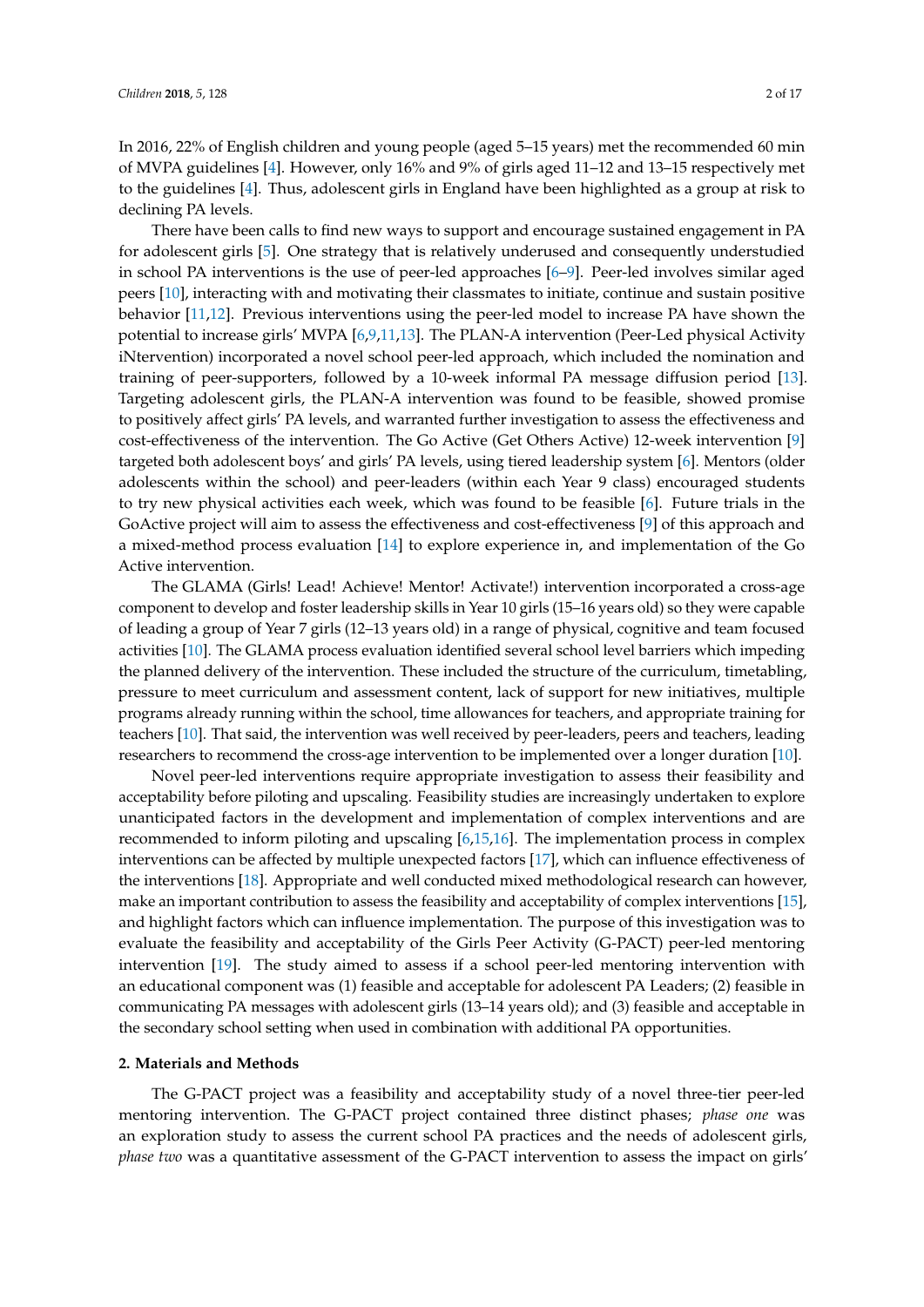PA levels [\[19\]](#page-15-10), and *phase three* (detailed below) was a qualitative assessment of the feasibility and acceptability of the G-PACT project. Trial registration number: ISRCTN51511240.

# *2.1. Participants*

Two-hundred and forty-nine Year 9 adolescent girls (13–14 years old) from three mixed-sex secondary schools located in West Lancashire, North-West England were invited to participate in the G-PACT project. The three secondary schools were in areas with similar socio-economic characteristics, based on the UK government Indices of Multiple Deprivation (IMD) deciles (UK decile 6 or 7; decile 1 represents the most deprived 10% of areas nationally [\[20\]](#page-15-11)). The IMD is a UK Government measure comprising seven areas of deprivation, including income, employment, health, education, housing, environment, and crime.

# *2.2. Recruitment*

A purposeful sampling strategy was employed to recruit schools [\[21\]](#page-15-12). With input from the research team, feedback from physical education (PE) teachers, and *phase one* G-PACT data, a new 7-week school peer-led mentoring intervention was developed. The PE teachers in each respective school used convenience sampling during PE classes to recruit Year 9 girls (13–14 years old) to participate in the intervention. Ethical approval was granted from the Faculty of Arts and Sciences Research Ethics Committee at Edge Hill University (SPA-REC-2016-340).

# *2.3. Intervention*

The G-PACT intervention has been described in detail previously [\[19\]](#page-15-10). The intervention incorporated a peer-led mentoring model underpinned by Social Cognitive Theory (SCT) [\[22](#page-15-13)[–24\]](#page-15-14) and Self-determination Theory (SDT) [\[25\]](#page-15-15). The study employed a novel approach by using a three-tier model, including (Tier 1) Mentors (undergraduate students), (Tier 2) Leaders (Y9 girls selected by teachers), and (Tier 3) Peers (whole Year 9 cohort). The Mentors delivered a series of weekly leadership and educational sessions to the group of Leaders, in each respective school, which incorporated information on: PA; health, motivation; barriers to PA; ideas on how to increase PA; ideas how to encourage Peers to be more physically active; and social support for their role.

The intervention was implemented for 7 weeks, which was due to school timetabling and data collection materials (accelerometer) restrictions. During the 7-week period all three schools received the same peer-led mentoring program with an educational component. In addition, two of the schools received an after-school PA component. School one (*Class*) received a fitness class-based after-school component, school two (*Choice*) received a choice-based component, girls could self-select activities, and school three (*No Club*) did not receive a PA component until cessation of the intervention. The after-school component ran alongside the other intervention components, once a week for 6 weeks, and were open for Peers to attend. During week 1 of the intervention, Leaders were invited to visit a university campus for a half-day workshop. The Leaders were informed of their roles in the project and discussed with their Mentors the best way to fulfil their roles and responsibilities within their respective schools. Through informal discussions, the Leaders were encouraged to disseminate the information they had learnt through their educational sessions to their friends and Peers. The Leaders were also asked to help to design information leaflets and posters to encourage more PA, including advertising the new after-school PA opportunities where appropriate. This peer-led approach was used as social influence through friends and peers and is crucial for adolescents to attain the best health behaviors in the transition into adulthood [\[26\]](#page-16-0).

# *2.4. Measures*

All consenting girls (Leaders and Peers) who completed post-intervention (post-INT) data collection (week 8), as part of the G-PACT project [\[19\]](#page-15-10), participated in focus groups to assess the feasibility and acceptability of the intervention. Eight focus groups were conducted with Leaders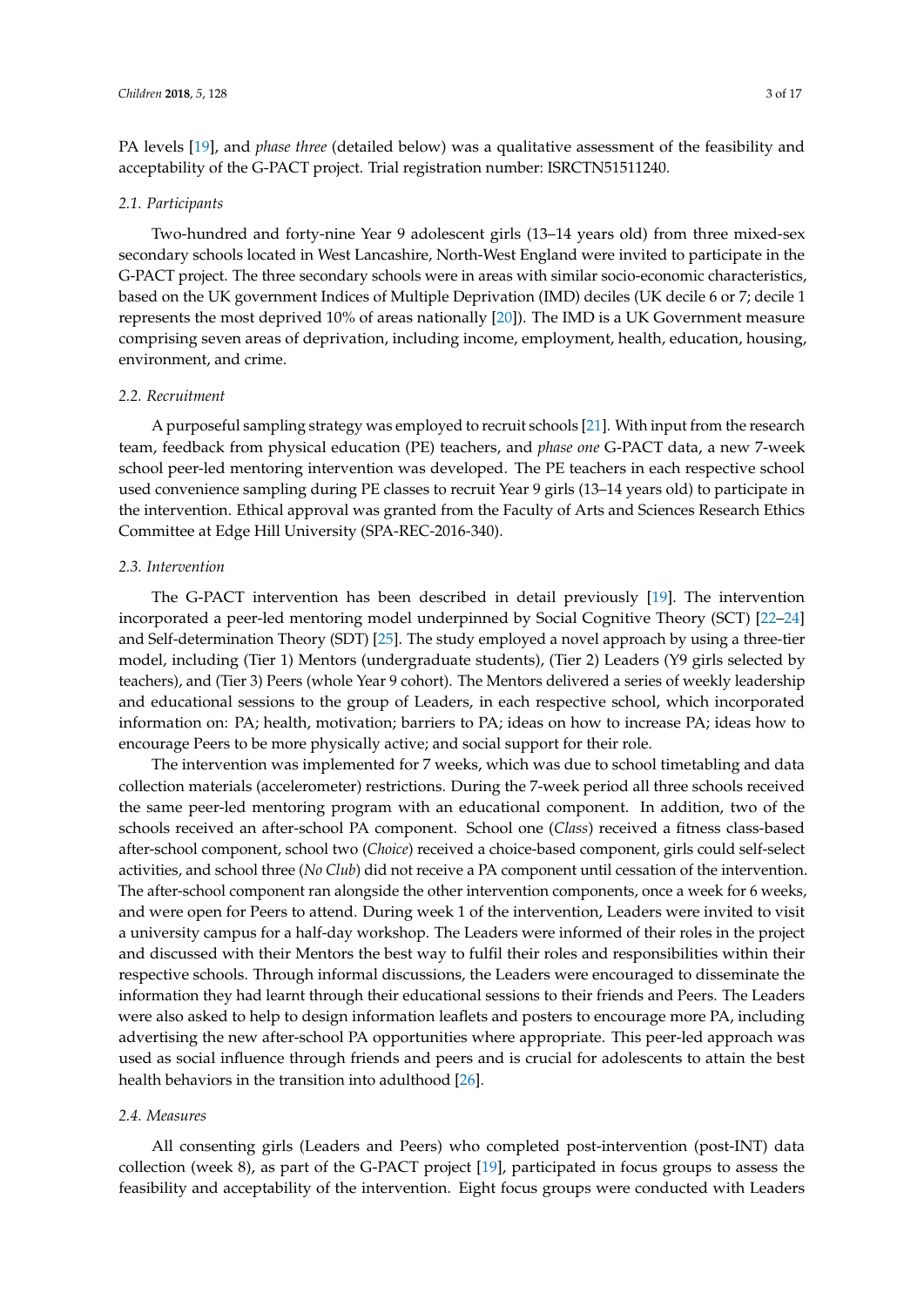$(n = 40)$ , 28 focus groups with Peers  $(n = 185)$ , two focus groups with Mentors  $(n = 6)$ , and three semi-structured interviews with teachers  $(n = 4)$ . Across all three schools, each data collection session at week 8 lasted approximately 1 h in duration. It was anticipated that all data collection measures and analysis would take 6 months to complete.

# 2.4.1. Qualitative

# Semi-Structured Focus Groups (Peers, Leaders, and Mentors)

The focus groups were conducted to elicit girls' experiences of the 7-week intervention. The focus group method was used with adolescent girls rather than face-to-face individual interviews as girls were expected to feel more confident and comfortable in a group in their own environment [\[27–](#page-16-1)[30\]](#page-16-2). Focus group methodology enabled open discussion and allowed the girls to build on each other's comments [\[27,](#page-16-1)[28\]](#page-16-3). The focus groups were semi-structured so that the facilitator could ask probing questions around the pre-defined topics, keep the discussions relevant to the study aims, and to ensure consistency across focus groups [\[30\]](#page-16-2). All three focus group types (Peers, Leaders, and Mentors) were conducted using the same research protocol and followed a pre-defined schedule containing questions appropriate to their role in the G-PACT project (Supplementary 1). For example, questions for Peers related to interactions with Leaders, intervention after-school activities, barriers to engagement and overall experiences of the intervention.

The girls were grouped by role in the G-PACT project; therefore, Leaders and Peers participated in separate focus groups. The focus groups for Leaders and Peers were conducted at the school sites. Trained female research assistants (18–24 years old) conducted the Leaders and Peers focus groups. Focus groups were conducted with all available Peers and Leaders (rather than a sub-sample), to assess the feasibility and impact as they were the primary target of the intervention. Each focus group with Peers and Leaders contained 5–8 girls, and lasted between 10 and 22 min, with an average duration of 15 min. The focus group durations were constricted due to the time limitations within the schools (i.e., curriculum time). Mentor focus groups were conducted 2-weeks post-intervention. Mentor focus groups were conducted at the university site by the lead author and a research assistant. The two Mentor focus groups were more in-depth, contained three Mentors each, and lasted 1 h and 14 min and 1 h and 20 min, respectively.

## Interviews (Teachers)

Interviews were conducted with teachers to elicit their perceptions of the feasibility of the intervention and its subsequent impact on adolescent girls. The teachers were asked about their thoughts and observations of the G-PACT project including, the Leaders and Peers interactions. Teacher interviews were conducted 2-weeks post-intervention. Teacher interviews were conducted at their respective school sites by the lead author. The interviews with teachers from *Class* and *No Club* school were conducted on a 1:1 basis. For the convenience of the teachers in the *Choice* school, the interview was conducted on a 1:2 ratio as they held a shared role, and both wished to participate. The interviews followed a semi-structured interview schedule (Supplementary 1), this allowed for discussion on the key topics but also allowed flexibility to explore important areas as they arose. The interviews lasted 25–35 min, averaging 31 min.

# 2.4.2. Quantitative

#### Questionnaire (Peers)

Preceding the focus groups, Peers were asked to complete a short questionnaire about their experiences in the G-PACT project. The questionnaire contained four closed-questions ('yes/no' responses) relating to; interaction with PA Leaders, additional PA with friends, PA information received from Leaders and new PA information learnt. The questionnaire also included one open-ended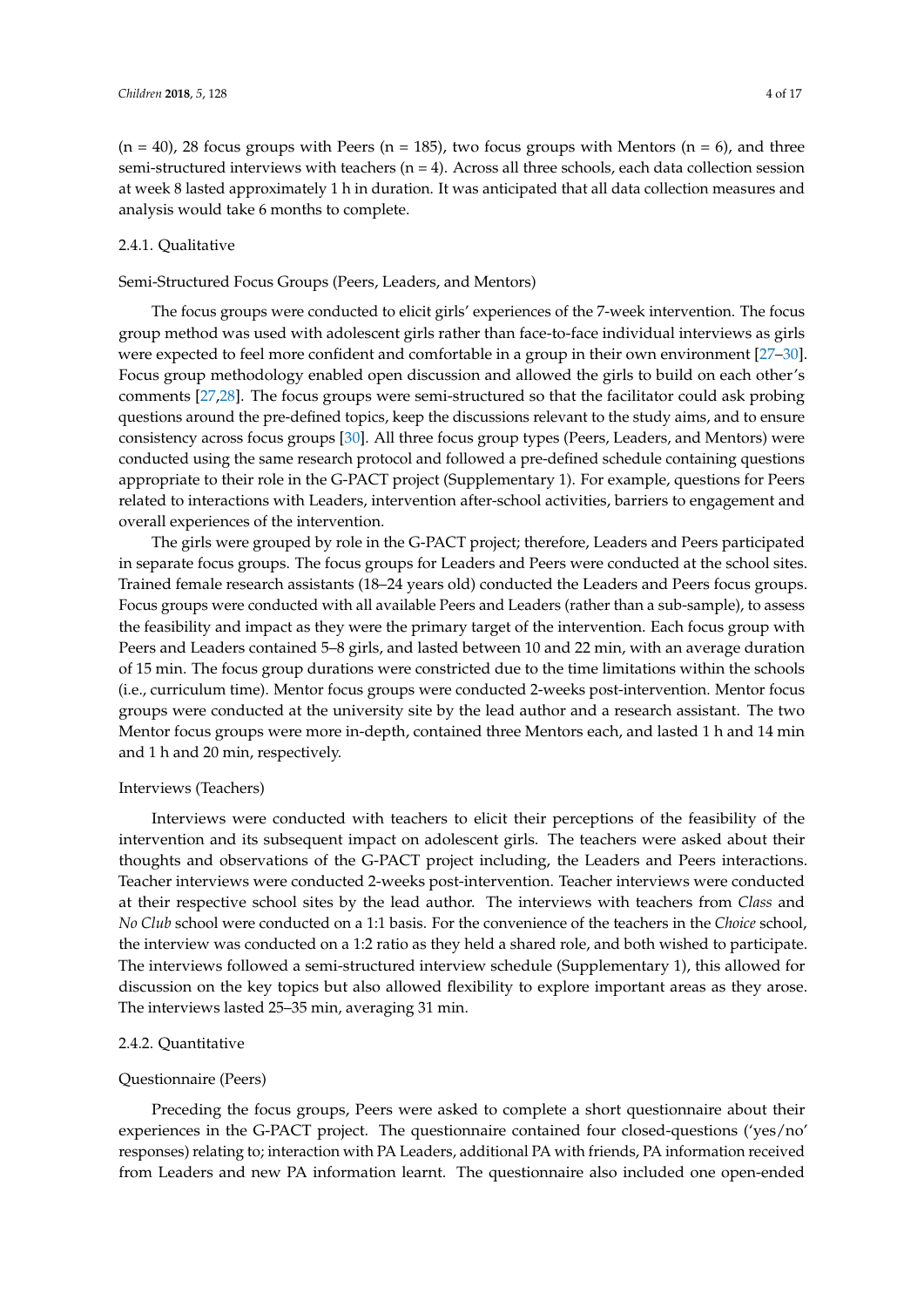question asking the Peers to provide some feedback about their experiences in the G-PACT project over the past 7-weeks. This questionnaire method was used to provide Peers with an additional opportunity to discuss their experiences of the G-PACT project [\[29\]](#page-16-4). The questionnaire method was used to support the focus group responses and provided data triangulation [\[31](#page-16-5)[,32\]](#page-16-6).

# *2.5. Analyses*

# 2.5.1. Qualitative

Focus Groups and Interviews (Peers, Leaders, Mentors and Teachers)

Audio-recordings from the focus groups and interviews were transcribed verbatim. To ensure anonymity, all names were removed and replaced with pseudonyms. An inductive and data driven analytical strategy was used to identify and discuss the salient themes repeated across and within the transcripts [\[33\]](#page-16-7). Thematic analysis has been utilized for this study as it allows for the identification of patterns and meaning across a dataset and provides a flexible approach needed in feasibility studies [\[34\]](#page-16-8). An inductive analysis, rather than a deductive or mixed analysis, allowed for a ground-up approach and the exploration of unanticipated findings, which are common in feasibility studies [\[33\]](#page-16-7).

Inductive thematic analysis of the data was completed, by the lead author, using the step-by-step guide set out by Braun and Clarke [\[34\]](#page-16-8) (Figure [1\)](#page-6-0). Due to the time restrictions in the school setting, in-depth focus groups were not possible. All data collected from all sources were analyzed.

The separate data sources (focus groups, interviews, open-ended questionnaires) were pooled together by intervention group (*Class*, *Choice* or *No Club*) and a mixed analysis approach was taken for complimentary purposes (Figure [1\)](#page-6-0). This allowed for comparisons within and across data sources for each intervention group [\[31,](#page-16-5)[32\]](#page-16-6). The data was analyzed individually by intervention group (school). Additionally, the data from the Mentors was analyzed separately to the individual intervention group data, as the Mentors were involved across all intervention groups (Figure [1\)](#page-6-0). Following this, the themes from each analysis were compared and integrated to provide an overall analysis of the feasibility and acceptability of the G-PACT project. The pooled data resulted in 877 pages of raw transcription data (Times New Roman, size 12, double spaced).

All codes and emergent themes were checked by a second author (M.-C.K) to ensure consistency of coding. Any disagreements were discussed (M.B.O. and M.-C.K) until a 90% agreement level was reached. After finalizing themes, quotes that were deemed to best represent each theme were then selected to illustrate the wider views of the specific population. Triangulation of data was achieved through comparison of the questionnaire, focus group and interview data [\[31](#page-16-5)[,32\]](#page-16-6). The questionnaires were used to support the focus group data with Peers and Leaders regarding the feasibly of the intervention design (i.e., Peers interaction with Leaders, additional PA with Leaders and what the girls had learnt during the intervention period). The open-ended aspect of the questionnaire also provided the girls with an opportunity to provide feedback on their experiences in the project, which were used to assess the acceptability of the intervention. To ensure methodological rigor, credibility, and trustworthiness [\[32](#page-16-6)[,35\]](#page-16-9), the focus groups, interviews and open-ended questionnaire responses were independently reviewed by a third author (R.N.), and were then cross-examined against the data in reverse, from the themes to the data sheets [\[36\]](#page-16-10). Any disagreements were discussed between the three authors (M.B.O., R.J.N., and M-C.K.; 90% agreement).

# 2.5.2. Quantitative

#### Questionnaire (Peers)

Frequency counts and percentages were calculated by school for the four 'yes/no' questions. The text from the open-ended question was added to the main analysis described below.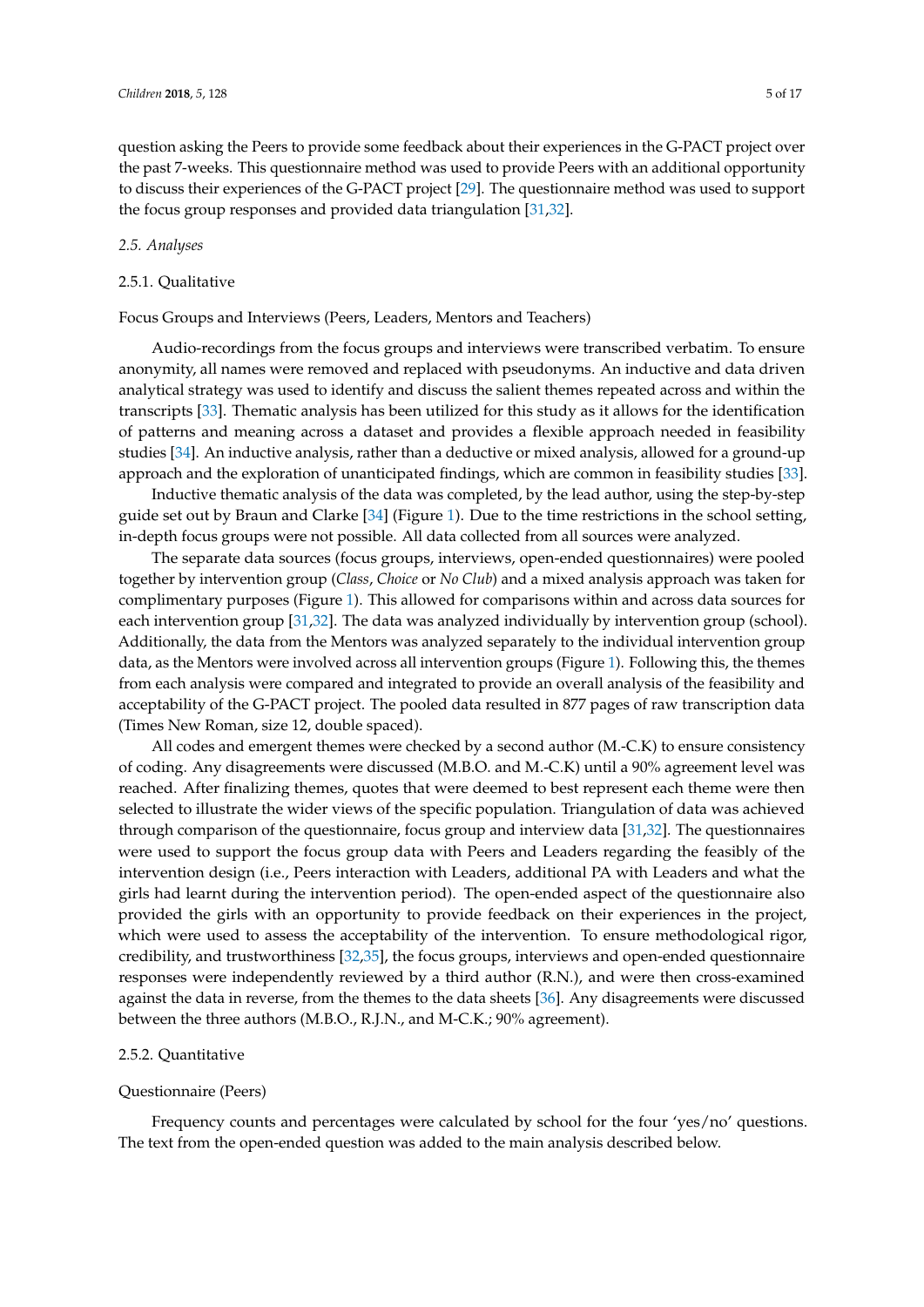<span id="page-6-0"></span>

**Figure 1.** The application of step-by-step thematic analysis (TA) [[34\]](#page-16-8).

# **3. Results**

# *3.1. Questionnaire*

The responses were not consistent across schools for some elements (Table [1\)](#page-7-0). For example, in the *Choice* school 62% of Peers received information about PA from friends or classmates over the previous 7-weeks compared to just 34% and 32% in the Class and *No Club* school, respectively. The *Choice* school reported the highest percentage of Peers who had spoken to a PA leader. Whereas, the *Class* school had the highest number of Peers who reported doing additional PA with friends or classmates over the previous 7-weeks.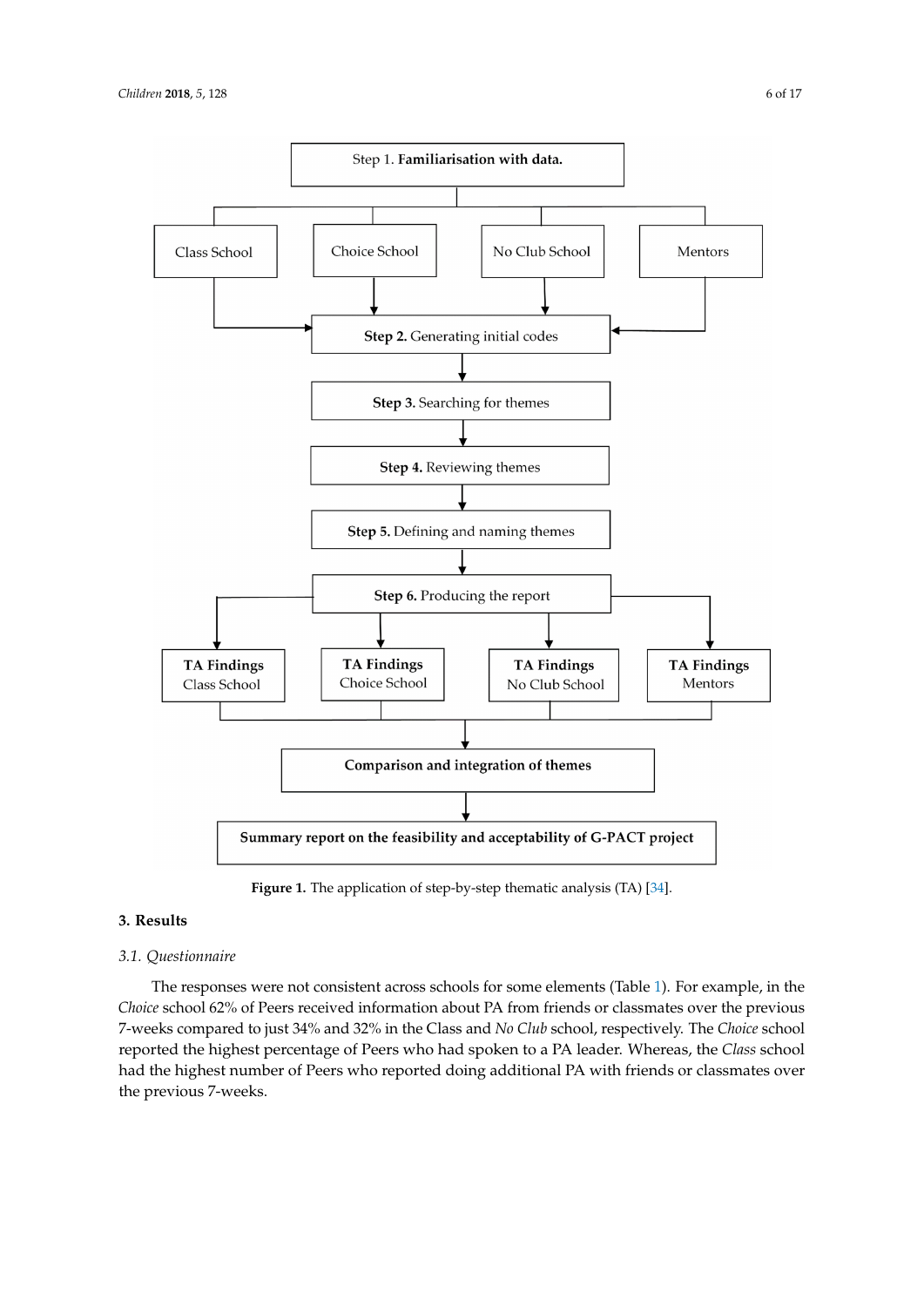| Ouestion                                                                          | 1. CLASS<br>$n = 78$ | 2. CHOICE<br>$n = 64$ | 3. NO CLUB<br>$n = 49$ |
|-----------------------------------------------------------------------------------|----------------------|-----------------------|------------------------|
| Spoke to the PA Leaders                                                           | 25%                  | 46%                   | 30%                    |
| Did additional PA with friends or<br>classmates over the past 7-weeks             | 78%                  | 68%                   | 70%                    |
| Received information about PA over the<br>past 7-weeks from friends or classmates | 34%                  | 62%                   | 32%                    |
| Learnt something new about PA over the<br>past 7-weeks                            | 36%                  | 50%                   | 62%                    |

<span id="page-7-0"></span>**Table 1.** Peer questionnaire data for G-PACT project experiences and engagement.

Note. % = Percentage of respondents who answered 'yes' to question.

# *3.2. Thematic Analysis*

#### 3.2.1. Class School Summary

The main overarching themes arising from the data for Class school were Engagement, Mentor Rapport, Leadership Selection and After-school Club Advertising. Not all the girls were engaged in the G-PACT project, as some of the Leaders did not fulfil their roles as PA Leaders, and some only engaged their close friends. "We can't get involved if there not allowing us to get involved" (Peer). This was mainly due to the leadership selection. "We selected students that were potentially Leaders, but not sports Leaders, and then I've got the wrong mix of students," (Teacher). Although some of the chosen Leaders were confident and influential, Teachers believed they were not suited to the PA leadership role.

The Mentors struggled to build rapport with certain Leaders and this contributed towards the Leaders' engagement and subsequent interaction with their Peers. The Mentor to Leader relationship showed feasibility but this was reliant on the Leaders being engaged in their roles and the Mentors ability to build rapport. The after-school club was well received by the girls but a 'taster' session during PE lessons would have been useful to advertise the club and engage harder to reach girls at the start of the after-school club program. "Their friends can tell them what it's like, but a lot of girls at that age don't have the confidence, offering the girls some taster sessions in PE would have probably been a really big winner" (Teacher). The additional PA component was a feasible and acceptable method in combination with the peer-led mentoring model to, Peers, Leaders and Teachers.

#### 3.2.2. Choice School Summary

The overall themes originating from the Choice school data were Leadership Role Clarity, Leader Engagement, Peer Engagement and After-school Club Environment. The Leaders clearly understood their roles and responsibilities. "how to communicate with other people, how to motivate them . . . and that you need to make sure you're doing about 60 min of activity a day and that will help you increase your fitness too" (Leader). There was a strong link between Mentors and Leaders, demonstrating that this relationship was feasible and acceptable. The Leaders were committed to their roles and developed their leadership skills as the G-PACT project progressed. "They actually called a Year 9 assembly, and the Leaders actually stood up and delivered stuff on how to get more active and advertised the new club" (Mentor). However, there was a gap in communication between the Leader and some of Peers. "A lot of people (Peers) are just like nah can't be bothered . . . it was hard to motivate people to come to the new club. Like you have to try and persuade some people to come, bribe them (laughs)" (Leader).

The Peers enjoyed the novelty of receiving information from their friends "They (Leaders) were giving out information leaflets out about a new after-school club" (Peer) but, the Leader-to-Peer communication process needs refinement to improve effectiveness and coverage of the messages to all Peers. Peers who engaged in the new after-school club program enjoyed the novelty and choice provided within the sessions. "Because they had a choice of like new activities to do, that was more appealing to them" (Teacher). The new after-school program helped provide a positive motivational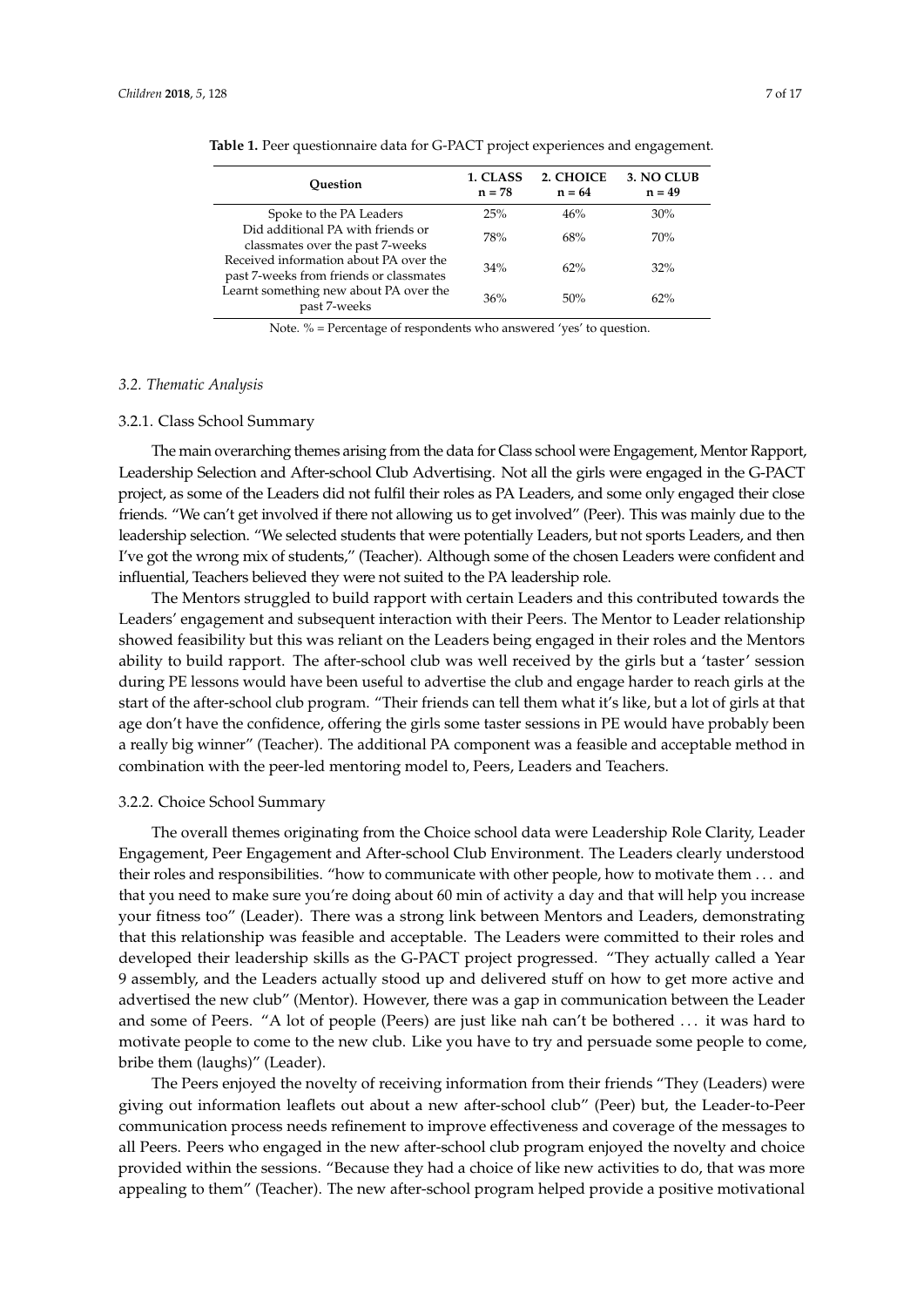climate to support girls' PA behaviors. "I liked it because it wasn't so much exercise but it's like fun exercise like you would look forward to it because you know you're going to have a laugh but also doing exercise" (Leader). The additional PA opportunity was acceptable and feasible alongside the peer-led mentoring model as it provided Leaders with a school-based opportunity to encourage more PA within their friendship groups.

# 3.2.3. No Club School Summary

There were two overarching themes emanating from the data from the No Club School, which were Leader Development and Friendship Groups. The Leaders developed their knowledge and understanding of PA and their leadership skills because of the G-PACT project. "I have learnt how to be more confident about leading a group of people in a sports activity. I have also learnt to help my friends get involved with activity. I have also learnt to encourage people more whilst doing activity and to get people to do more activity." (Peer). The Mentor to Leader relationship demonstrated feasibility and acceptability of this intervention approach. "They were lovely . . . it was dead different because they're more laid back, they understand where we're coming from . . . it was a lot more informal . . . because the Mentors were younger as well and they loved sport like we do, so they could relate to us a lot more" (Leader). However, membership in a certain friendship group dictated Peers' engagement in the project. Depending on what friendship group their Peers were part of; Peers were either engaged or unaware of the main G-PACT project components. There was a breakdown in communication between Leaders and the wider group of Peers. "Not everyone's going to listen to you because if you don't really know someone that well then they're just going to be ... not really listening to you. So if someone allocated us a time to talk about things people have to listen then it would be a bit different because then they'd actually take it in" (Leader). The Leader to Peers relationship was feasible; however, refinements to the process were needed to engage a wider group of Peers, beyond the Leaders' close friends. The Leaders may have benefitted from additional PA opportunities to help promote greater PA engagement within their friendship groups.

# 3.2.4. Mentors Summary

There were four main themes arising from the Mentors focus groups: Time to Develop, Leader Selection, School Space, and Project Structure. The Mentors needed time to develop into their role, grow in confidence and build rapport with their Leaders. "Your confidence develops, you're getting familiar with your role and things like that ... the more and more you do it, the more confident you get" (Mentor). The Mentor to Leader approach was feasible and acceptable from the Mentors perspective, but the relationship would have benefitted from a greater amount of time to develop into the roles and build rapport. "It was just difficult to try and find a balance on how to be with them, it took time. You want to be fun, and you want to be friendly and nice, but you also want to make sure that they're getting things done" (Mentor). The Leadership selection was important to the engagement of Leaders and Peers. Schools that selected appropriate Leaders who were willing to engage in project activities and were enthusiastic about their role benefitted most from the G-PACT project. This highlighted a vital element critical to the feasibility of this approach, the leadership selection of girls. Across the three schools, the provision of suitable spaces to conduct the intervention activities was insufficient. "We made it as fun as we could, but there was nothing that we could have done, because we didn't have the space for it" (Mentor). The G-PACT project was feasible when conducted over a 7-week period but could have benefitted from minor amendments to the structure of the leadership and educational sessions. Moreover, the intervention may have been more effective over a longer duration to allow more time for Mentors and Leaders to develop into their roles.

# 3.2.5. Comparison and Integration of Themes

There were themes identified in each school that closely related to themes from other schools or mentor data. The schools that selected Leaders who engaged in their roles and had a good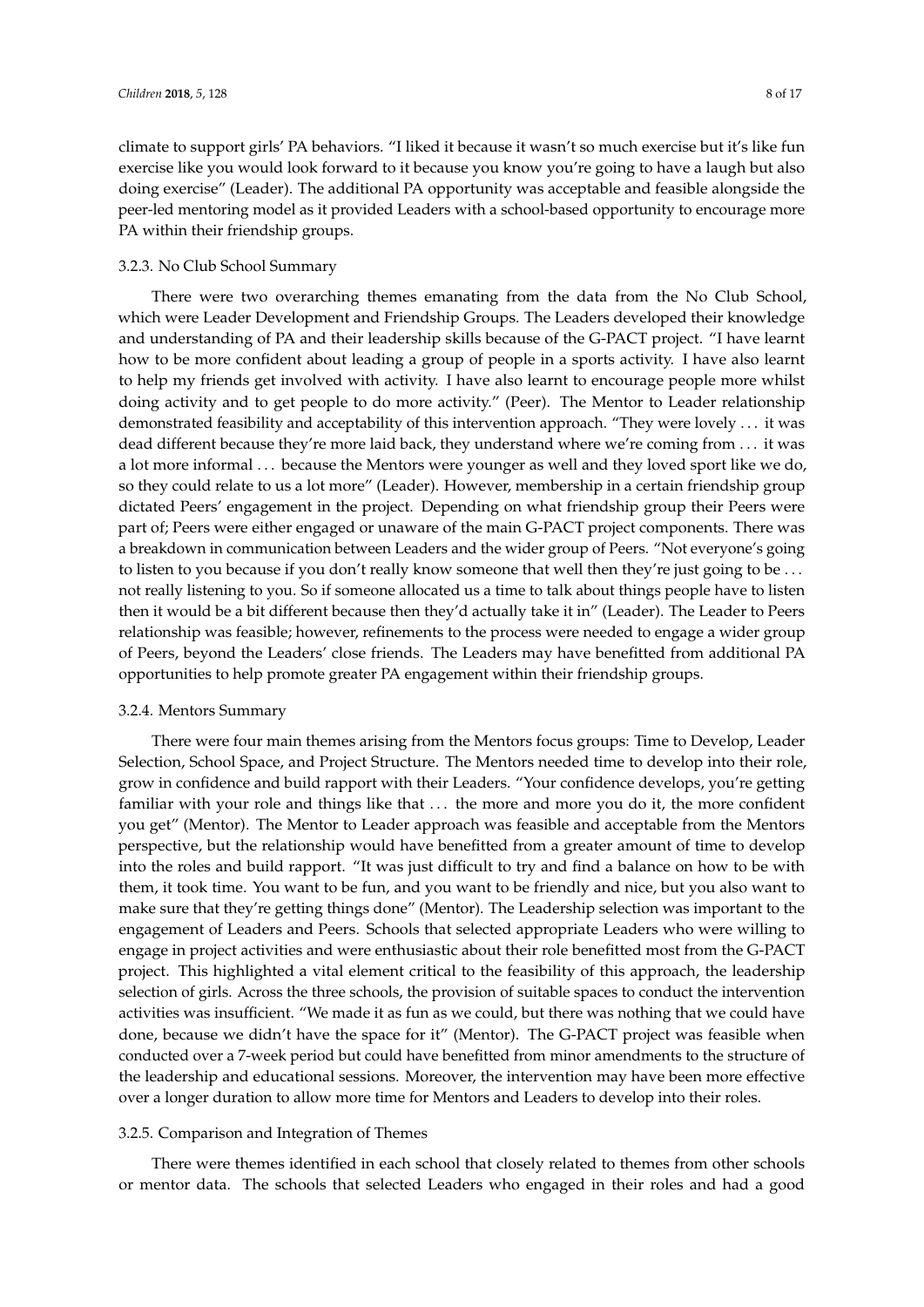understanding of their responsibilities benefitted most from the intervention. Influential Leaders in the Class school hindered the relationship building process between Mentors and Leaders and thus, negatively influenced the implementation of the intervention. Leaders in the Choice and No Club schools in comparison, were able to build strong relationships with their Mentors although rapport did take some time to develop. This may have been due to the personal qualities and engagement levels of the Leaders in the Choice and No Club schools. The Leaders who engaged with the leadership and educational training sessions developed their PA knowledge, confidence, and leadership abilities.

However, across all three schools there were breakdowns in communication between Leaders and the wider group of Peers. The Leaders' communication with their Peers appeared to be dependent on associations with friendship groups. The Leaders in the Choice school were engaged and had a clear role clarity. When compared to the Class school, Leaders struggled to build rapport with their Mentors and teachers commented that the Leaders selected lacked the appropriate skills and quality to lead. This may have contributed to the poorer Peer engagement in the Class school compared to the Choice school.

For the two schools that received an after-school club component, these were generally well advertised by Leaders (posters and word-of-mouth) and subsequently well received by Peers and Leaders. The girls in the *Choice* school especially enjoyed the after-school activities as they had some autonomy over the choice of activity. Not having an after-school PA opportunity in the *No Club* school impeded the Leaders ability to encourage their Peers to engage in more PA during the intervention period. Overall, the intervention showed feasibility and acceptability for the relationship between Mentors and Leaders. The relationship between the Leaders and Peers to communicate PA messages requires refinement to improve effectiveness, but it is feasible. The peer-led mentoring approach alongside an after-school PA opportunity and was feasible and acceptable in a secondary school setting.

#### 3.2.6. Refinements

As illustrated in Table [2.](#page-10-0) there are refinements to the G-PACT intervention that are applicable across schools. It is evident that the leadership selection method requires improvement. Leaders with influence over fellow peers should be considered carefully before selection. "We selected students that were potentially Leaders, but not sports Leaders, and then I've got the wrong mix of students, which meant that the ones that potentially we would have engaged became disengaged because some of the girls were too domineering and intimidating" (Teacher). Leaders with enthusiasm and a passion for leadership and a willingness to be involved in extra-curricular activities appeared to be best suited to the leadership roles in the G-PACT project. Taster Leadership sessions could be provided for the potential Leaders to assess their willingness to do the role and their suitability before giving them the responsibility and leadership training programme. These taster sessions would ensure that the Leaders have (1) more time to build rapport with Mentors; (2) greater 'buy in' from the start of the program, and (3) clearly understand their roles and responsibilities in-depth before starting the program. Additionally, it is apparent that across all schools there is a greater need for a clearer project identity or branding from the start and this is related to making the Leaders more identifiable to their Peers from the start of the intervention.

To increase the effectiveness of the program and ensure consistency across all participating schools, greater support for Leaders in their role is needed including: greater teacher involvement; more sessions during the school day; structured sessions whereby Leaders can directly communicate with the wider group of peers; and importantly a greater provision of PA opportunities to support peer engagement. "During form (registration) or something they should have gave us a time to talk to everyone because not everyone's going to listen to you because if you don't really know someone that well then they're just going to be . . . not really listening to you. So if someone allocated us a time to talk about things people have to listen then it would be a bit different because then they'd actually take it in" (Leader). A longer intervention duration could be considered, and this would support the rapport development between Mentors and Leaders. These refinements would ensure that future programs of the G-PACT project do not encounter similar issues.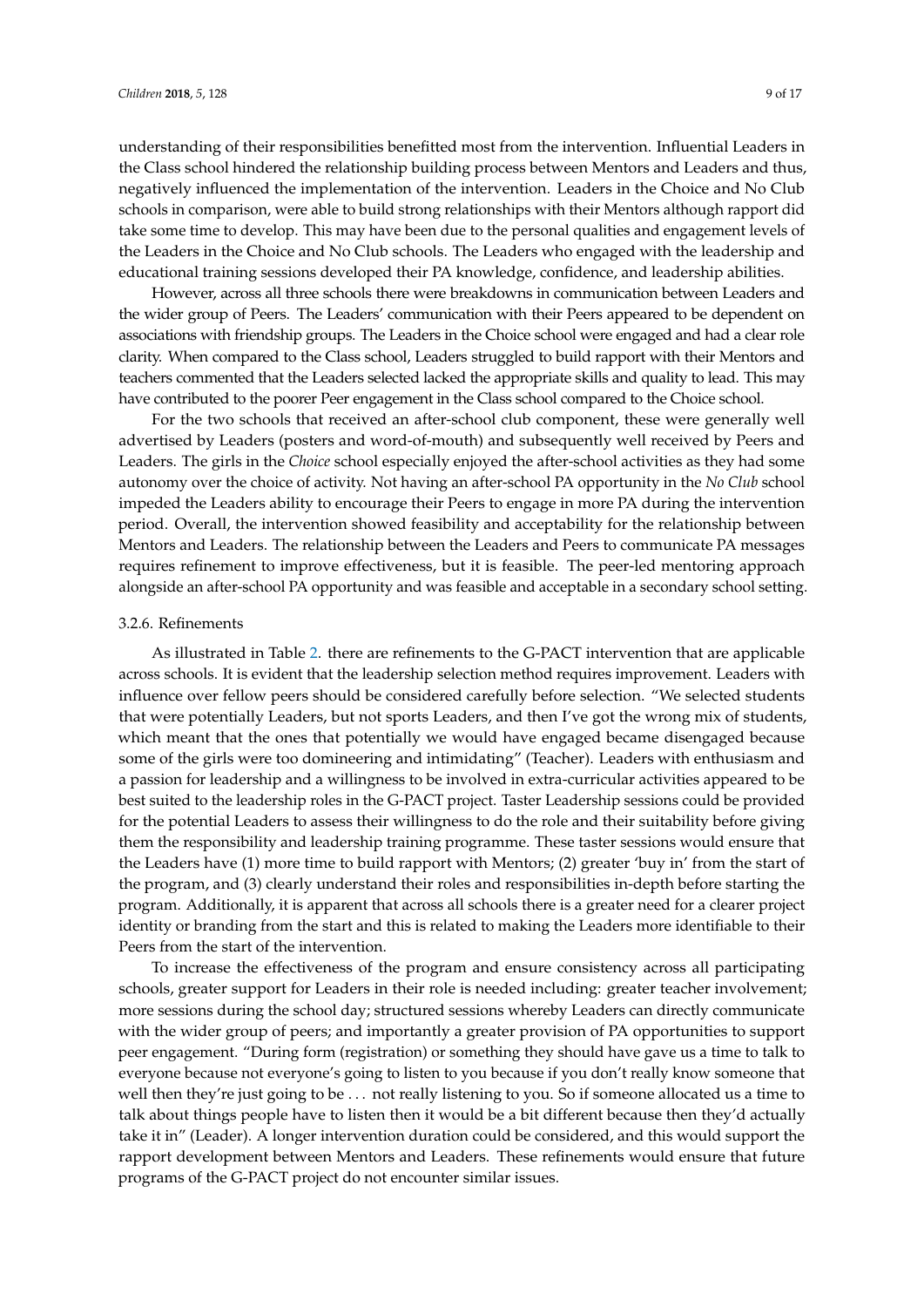<span id="page-10-0"></span>

| <b>Class School</b>                       | <b>Choice School</b>                      | <b>No Club School</b>                     | <b>Mentors</b>                    |  |
|-------------------------------------------|-------------------------------------------|-------------------------------------------|-----------------------------------|--|
| Taster PA session                         | Taster PA session                         | After-school PA component needed          | Greater focus on Leaders          |  |
|                                           |                                           |                                           | engagement across all Peers       |  |
| Engage all Peers with structured sessions | Engage all Peers with structured sessions | Engage all Peers with structured sessions |                                   |  |
| so Leaders can access wider group         | so Leaders can access wider group         | so Leaders can access wider group         |                                   |  |
| Leadership selection revision             | Assess friendship networks to access      | Assess friendship groups as key to        | Leadership selection revision     |  |
|                                           | more peers                                | intervention exposure                     |                                   |  |
|                                           | Longer intervention duration              |                                           | Longer intervention duration      |  |
| Clearer project identity from the start   | Clearer project identity from the start   | Clearer project identity from the start   |                                   |  |
| of project                                | of project                                | of project                                |                                   |  |
| Greater provision of additional           | Greater provision of additional           |                                           | Greater provision of additional   |  |
| PA opportunities                          | PA opportunities                          |                                           | PA opportunities                  |  |
| Greater focus on rapport development      | More time to develop rapport with         | More time to develop rapport with         | More time to develop rapport with |  |
| between Mentors and Leaders               | Leaders at start of project               | Leaders at start of project               | Leaders at start of project       |  |
| Make Leaders more identifiable to Peers   | Make Leaders more identifiable to Peers   | Make Leaders more identifiable to Peers   | After-school PA component needed  |  |
|                                           |                                           |                                           | for all schools                   |  |
| During school day intervention sessions   | More teacher involvement                  |                                           | Appropriate space provision in    |  |
| for leaders                               |                                           |                                           | schools to run sessions           |  |

# **Table 2.** Refinements to G-PACT intervention based on the thematic analysis, presented by school and mentor data.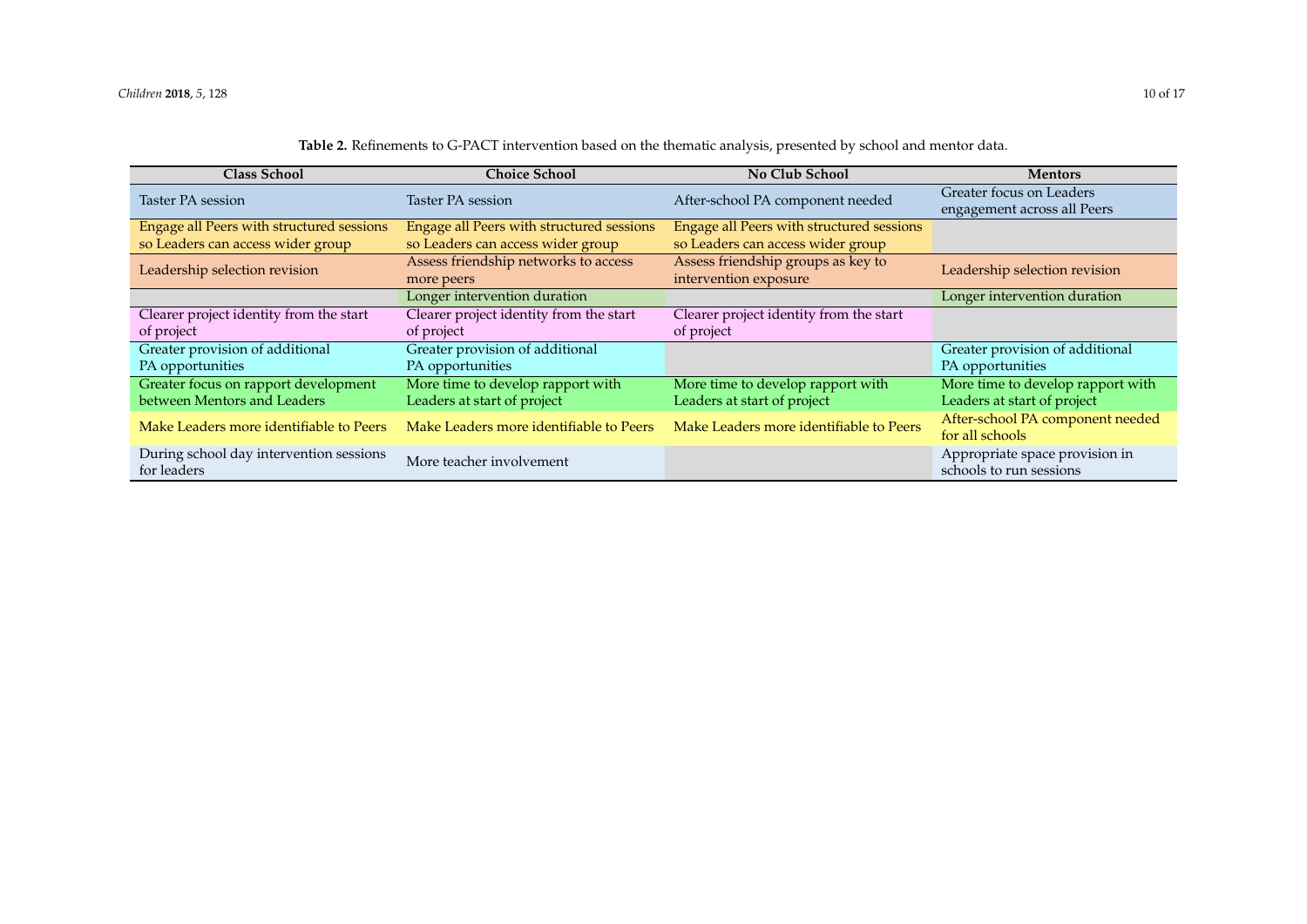# **4. Discussion**

The aim of the study was to evaluate the feasibility and acceptability of a school peer-led mentoring intervention designed to increase PA levels and reduce sedentary time of adolescent girls. The study found that the intervention was feasible and acceptable for adolescent PA Leaders and their Mentors but the relationship between Leaders and their Peers required refinement to improve the communication processes. The use of an additional PA component in combination with the peer-led mentoring approach was feasible and acceptable in a secondary school setting.

This intervention was informed by previous research, underpinned by theory (SDT and SCT) and was multi-component in nature, as recommended to increase adolescent girls' PA levels [\[6](#page-14-5)[,37](#page-16-11)[,38\]](#page-16-12). The intervention builds on previous PA peer-led approaches with adolescents [\[6,](#page-14-5)[8](#page-15-16)[,9\]](#page-15-0), incorporating university students as Mentors to provide guidance and support to PA Leaders. This study is one of the few to use a methodological approach that enabled researchers to capture data from all key stakeholders and the triangulation of data sources allowed for a comprehensive evaluation of both intervention feasibility and acceptability (enjoyment). The methodological approach and triangulation of data sources provides the study with a high degree of credibility and methodological rigor [\[36\]](#page-16-10). It was feasible to collect and analyze all data within a 6-month period. However, more time with the students to conduct the focus groups would have increased the depth to the qualitative accounts but this was restricted by timetabling and lesson time within the schools.

This intervention was implemented to be peer-led thus, it had a high degree of flexibility, including multiple interactions between Mentors, Leader and Peers. Therefore, this intervention can be classified as complex [\[18\]](#page-15-9). In accordance with the Medical Research Council guidelines for developing complex interventions this feasibility study achieved its primary aim to assess the acceptability of this intervention approach [\[16\]](#page-15-7). However, it is expected that for the development of complex interventions there should be a period of refinement before pilot testing to assess the likely rates of recruitment and retention of subjects, and the calculation of appropriate sample sizes. Numerous potential modifications were identified that need to be addressed before a pilot study phase. These included adapting the Peer engagement processes, leadership selection process, rapport building process for Mentors and Leaders and provision of PA opportunities.

The results identified a breakdown in communication between Leaders and the wider group of Peers. Leaders focused on delivering PA messages to their friendship groups, which highlights a limitation with this intervention approach that needs to be addressed in subsequent implementation. This was confirmed from data from teachers, Mentors, Leaders and Peers. If the Leaders only interacted with their friends and, where appropriate, encouraged them to engage in new after-school PA opportunities, this could have led to some Peers feeling isolated or unengaged. This relates to the Social Identity Theory [\[39](#page-16-13)[,40\]](#page-16-14), whereby it may have been difficult for some Peers to identify or relate to the Leaders and their friends. These Peers may have considered themselves as part of an out-group (a social group with which an individual does not identify) and therefore, unable to participate in the intervention components with the in-group (a social group to which an individual identifies as being a member) [\[39,](#page-16-13)[40\]](#page-16-14).

However, this disconnect between Leaders and Peers was less apparent in the *Choice* school. Leaders in the *Choice* school attempted to create one in-group through using their role to inform fellow Peers at an assembly about PA and the new after-school club program. The connection between Leaders and Peers may have been stronger in the *Choice* school due to the Leaders having greater autonomy over the intervention PA component. Autonomy was built into the intervention design through the SDT [\[41\]](#page-16-15). The PA component in the *Choice* school provided Leaders with the opportunity to engage with their Peers and suggest activities they may enjoy, creating a more inclusive in-group and more self-determined environment. Furthermore, supporting the Leaders, providing them with a degree of independence, and a structured opportunity to access all Peers may have positively influenced the social identification and comparison processes and subsequently increased group engagement [\[39](#page-16-13)[,40\]](#page-16-14).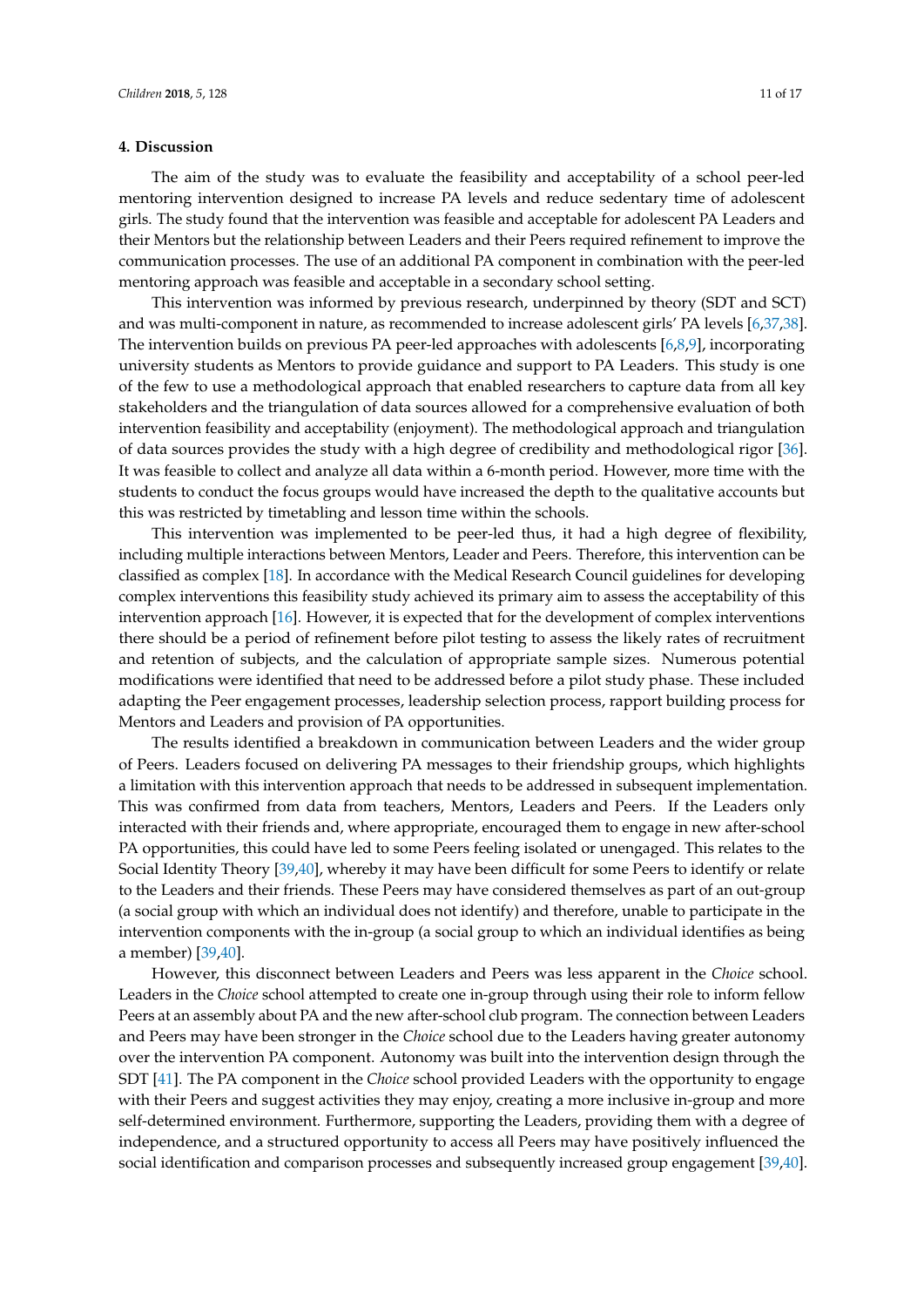Many previous peer-led PA interventions with other populations have included structured methods of delivery including, formal advice giving and leading educational classes [\[42\]](#page-16-16). By design, the current G-PACT intervention provided no formal structure for the Leaders to interact with their Peers. Similarly, others have used more informal methods to deliver health promotion messages in peer-led interventions [\[12,](#page-15-3)[43\]](#page-16-17). The ASSIST (A Stop Smoking in Schools Trial) intervention adopted the Diffusion of Innovations Theory [\[44\]](#page-16-18) and applied its concepts to informally diffuse stop smoking messages through social groups [\[12\]](#page-15-3). The intervention was effective in reducing smoking rates in adolescents compared to a control group. However, this informal approach may have not been wholly appropriate for the G-PACT intervention. The lack of intervention structure could have contributed towards a lack of clarity in the G-PACT intervention and communication breakdown in dissemination of key PA messages. A more structured formal approach, such as Leaders delivering structured sessions to peers in addition to the informal communications between friends warrants further exploration. Furthermore, future peer-led interventions with mentoring components should consider more extensive and structured guidance from the Mentors to the Leaders to reduce the ambiguity in their role and improve the intervention implementation.

Another possible contributing factor to the breakdown in communication was the Leaders' personal attributes. The leadership selection process was highlighted across all schools as an aspect that could be refined to improve the intervention implementation. Although set criterion were provided to guide teachers' selections of the Leaders (i.e., access to multiple peers and did not have to be perceived as sporty etc.), some were not engaged in the leadership role. Previous interventions applying peer-led approaches [\[12](#page-15-3)[,43\]](#page-16-17), and the planned PLAN-A [\[7\]](#page-15-17) adolescent girls PA intervention, have used a peer nomination process to identify 'influential' peers who would be subsequently invited to be peer-leaders. However, the current G-PACT intervention found through the comparison of data sources, that some influential Leaders disrupted the leadership and educational program, did not engage in the role responsibilities and thus, may not be best suited for a PA leadership role. Leaders with a passion for Leadership, an interest in PA and a general enthusiastic attitude were well suited to the role.

Moreover, future leadership selection processes may consider investigating social networks before, during and post-intervention for peer-led approaches to assess the interactions between participants. Findings from a complex PA intervention using social network analysis found that those who exercised in pairs or a group maintained higher levels of PA than those who did not [\[45\]](#page-16-19). This provides support for peer-led approaches and the use of social network analysis to evaluate the intervention implementation and effectiveness. Similarly, the social network analysis may be a useful modification to the G-PACT intervention. This approach could be used to identify girls' friendship networks, inform leadership selection and tailor the Leaders role to target their friendship networks only to improve implementation.

The Mentor to Leader approach was found to be feasible and acceptable. The leadership and educational workshops, underpinned by SCT [\[22–](#page-15-13)[24\]](#page-15-14) and SDT [\[41\]](#page-16-15), introduced behavior change techniques to the Leaders [\[46\]](#page-16-20) and provided leadership training to support their development. Health-mentoring interventions have been found to be an effective tool to increase knowledge and PA in clinical populations [\[47\]](#page-16-21) but are understudied in youth. To the researcher's knowledge, health-mentoring interventions have not been combined with a three-tier peer-led approach to increase adolescent girls' PA behaviors. These structured leadership and educational workshops provided an opportunity for Mentors to build relationships and share experiences with their group of Leaders.

However, the Mentor to Leader approach could benefit from minor amendments. These include more time allocated to build rapport, greater detail on Leaders' roles responsibilities, and greater surveillance on the Leaders' engagement with peers, including an increased focus on barrier identification. Building rapport was commonly reported as a time consuming but an important process, Mentors felt that more time could have been dedicated to building this rapport to improve the mentor-leader relationship. A previous lifestyle-based 'Go Girls' intervention (i.e., PA, nutrition, and wellbeing) including a mentoring component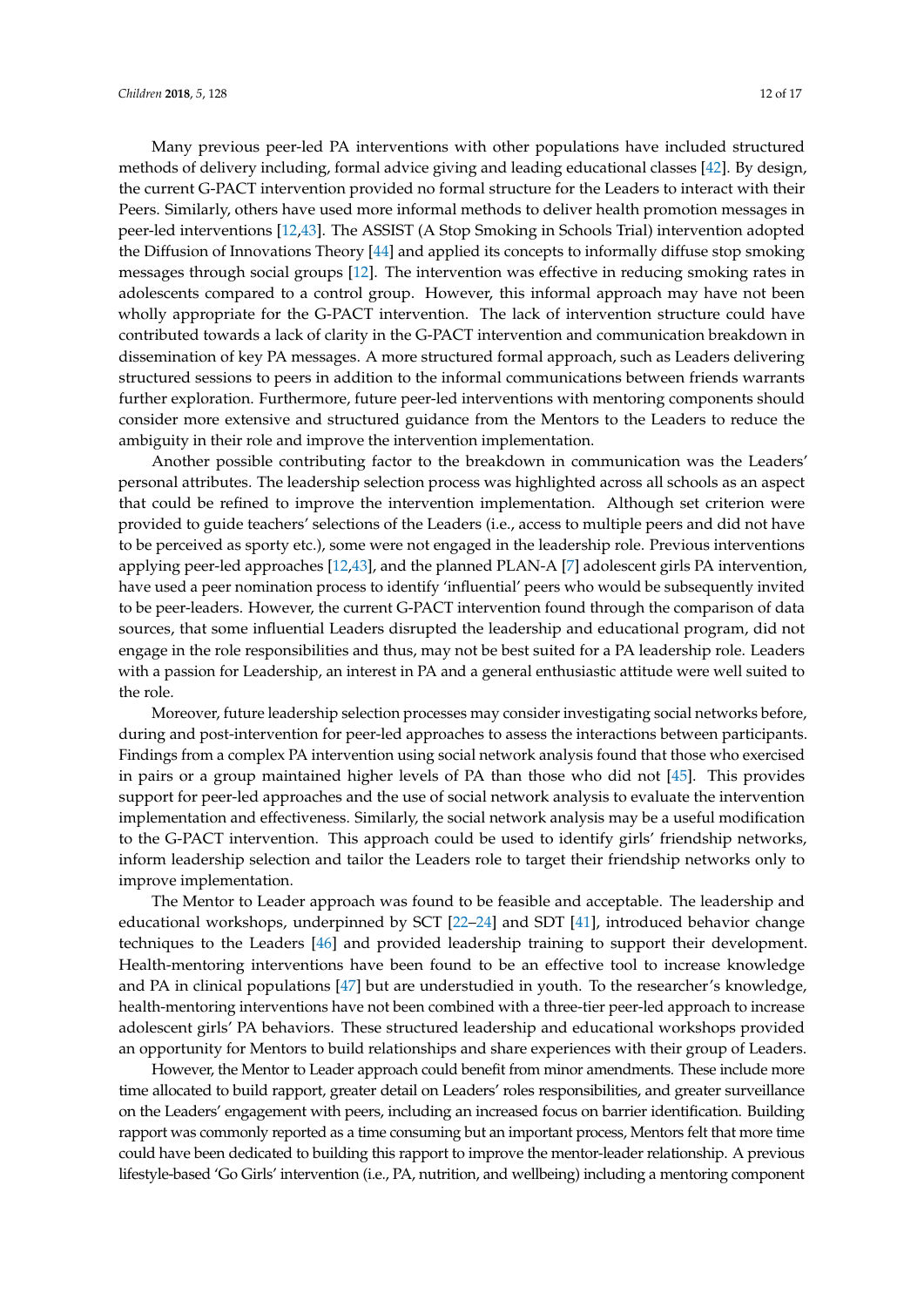with adolescent girls found that the Mentors relationship with students was critical to the success of the intervention [\[48\]](#page-16-22). The findings illustrated the importance of the Mentors' ability to create a positive learning environment and sense of group belonging for the adolescent girls [\[48\]](#page-16-22). The G-PACT intervention was able to create a positive atmosphere for the adolescent girls, but it took time to develop. In addition, the structure of the leadership and educational sessions did not allow a specified period to develop rapport between Mentors and Leaders, which should be considered in the future.

The refinements for the G-PACT intervention were solely based on findings from the current study. While previous interventions had similar peer-led elements [\[6](#page-14-5)-9[,38](#page-16-12)[,49\]](#page-16-23), the mechanism of delivery and intervention content differs in each program. The G-PACT intervention delivery method had an extra component when compared to previous peer-led approaches. The incorporation of university students as mentors for adolescent leaders provided an additional level of support and guidance for the leaders from a relatable source. This third-tier to the intervention model added an extra layer of complexity to the intervention in terms of practicality however; the results and refinements suggest this approach was successful and well received. The peer-led approach is still a developing method to target youth PA behaviors. It is understudied in relation to the involvement of university students as mentors and the long-term impact of these approaches. Furthermore, adolescents are susceptible to changes relating to new influences and interests, which can affect behavior. Thus, ongoing peer research is warrant especially in relation to PA.

An additional PA component, implemented as a new after-school club, was feasible and acceptable. The *Choice* school after-school club, which provided girls with a choice over activities, was particularly well received. Providing choice and autonomy has been well established as a successful approach influencing youths' PA enjoyment and engagement [\[25](#page-15-15)[,50](#page-17-0)[–52\]](#page-17-1). The SDT can be applied to understand the acceptability of this approach [\[41\]](#page-16-15). The choice element of the PA component created a sense of ownership and control over the activity. Combined with the PA component not being competence-based and accessible to all Year 9 girls this may have increased girls' feelings of relatedness, competence, and autonomy. In turn, contributing to more self-determined forms of motivation and subsequent engagement in 'their own' after-school activity program.

Conversely, the *Class* school Leaders reported less independence and autonomy over the intervention. This may have been because the after-school PA component was prescribed by the research team based on previous exploration work. This lack of control and choice of activity may have decreased their sense of ownership and control, and subsequently decreased their motivation to disseminate information about the after-school club [\[53\]](#page-17-2). Nevertheless, when compared to the data sources from the *No Club* school, the additional PA component was an important aspect, which gave Leaders an opportunity to encourage their Peers to engage in more PA. Moreover, multi-component PA interventions have been found to be more successful with adolescent girls [\[37,](#page-16-11)[54](#page-17-3)[,55\]](#page-17-4). Future implementation of the G-PACT intervention should at minimum, contain an additional PA component, preferably a choice-based component providing greater autonomy [\[41\]](#page-16-15).

#### *Strengths and Limitations*

A strength of the study was the triangulation of data, collecting perspectives from multiple sources, and using multiple methods to assess the intervention feasibility including conducing focus groups with all available Peers. This provides the results with greater credibility, dependability, and trustworthiness. The qualitative methodology allowed for the collection of contextual information to support the assessment of the feasibility and acceptability of the G-PACT intervention [\[15\]](#page-15-6). The study was innovative by way of its design, incorporating university students as mentors and potential role models within a three-tier peer-led mentoring model. The use of older Mentors with an interest in and knowledge of PA provided Leaders with a relatable role model. The intervention was underpinned by multiple theories as recommended for intervention implementation [\[56\]](#page-17-5) and effectiveness [\[37,](#page-16-11)[54,](#page-17-3)[57\]](#page-17-6).

A limitation of the study is that some of the leadership and educational sessions for the Leaders were delivered within the school day and others after school. The pragmatic nature of the intervention,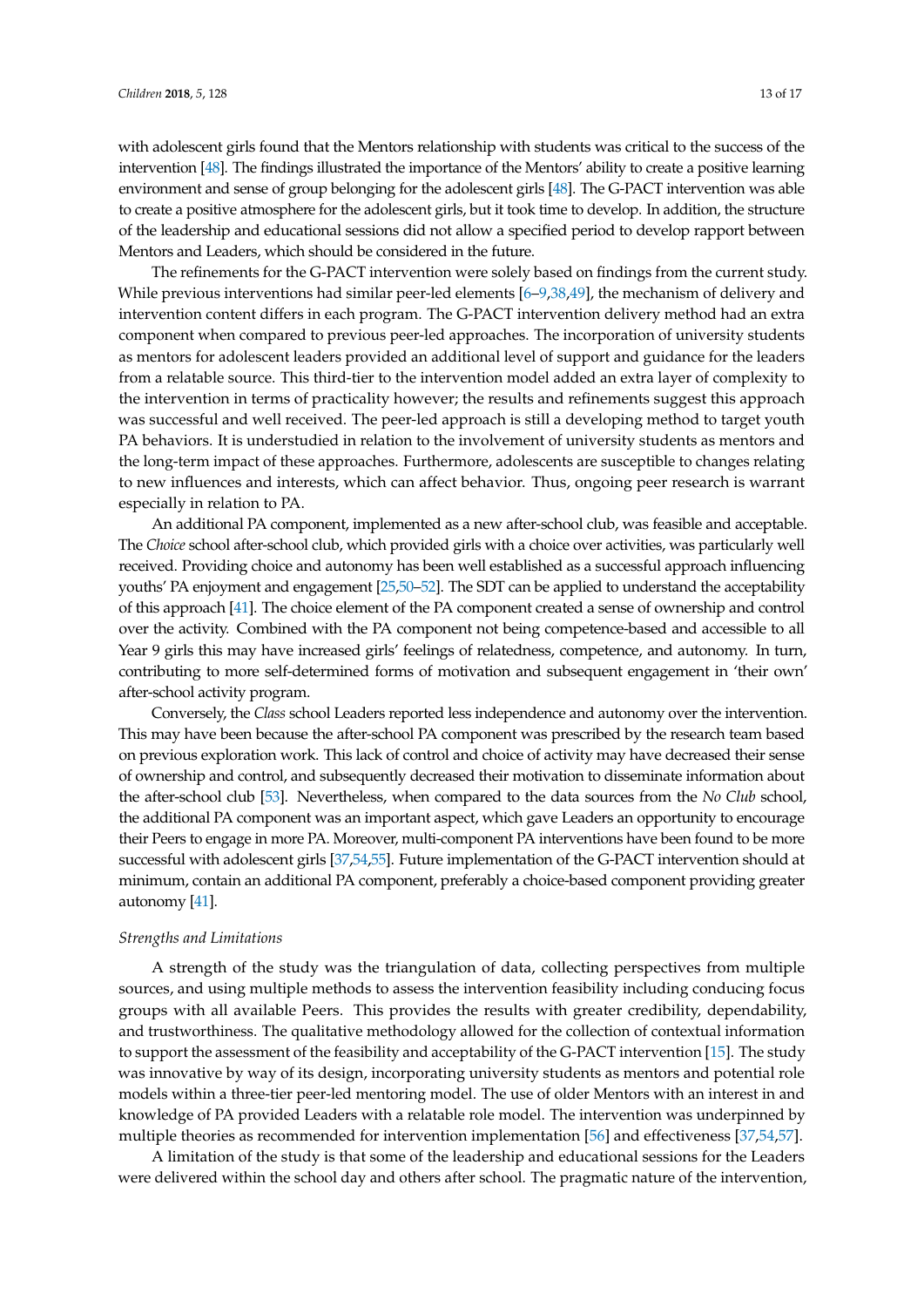school timetable constraints, and availability of Leaders dictated that these sessions required a degree of flexibility, which meant that their timing could not be standardized between schools. However, this pragmatic approach demonstrated feasibility of implementing this type of intervention and allowed schools intervention flexibility, which is important in fluid environments such as schools [\[58\]](#page-17-7). Additionally, school timetable constraints precluded a greater period being made available to conduct the focus groups. The focus groups were short, which may have influenced quality and depth of the discussions, but they were conducted with all key stakeholders directly related to the intervention. Similarly, as focus groups can be challenging with this population, it is difficult to ensure that all participants feel comfortable to share their experiences and have the opportunity to do so [\[30,](#page-16-2)[59\]](#page-17-8). Due to resource constraints, Mentors worked across all schools and were not blinded to the different intervention approaches. However, this provided the Mentors with an informed perspective to compare and contrast intervention approaches and implementation.

# **5. Conclusions**

The combination and comparison of data sources from Peers, Leaders, Mentors, and teachers revealed that the G-PACT intervention was feasible and acceptable. However, the intervention requires a series of modifications and refinements before being developed into a pilot study. The data confirms that the link between the Mentors and Leaders was feasible and acceptable. The leadership and educational workshops were well received by the Leaders, supported their leadership development. There was a breakdown in communication between Leaders and their Peers, which requires modification to improve the effectiveness. The use of an additional PA component in combination with the peer-led mentoring approach was feasible and acceptable in a secondary school setting.

**Supplementary Materials:** The following are available online at [http://www.mdpi.com/2227-9067/5/9/128/s1.](http://www.mdpi.com/2227-9067/5/9/128/s1)

**Author Contributions:** Conceptualization, M.B.O., C.K., L.N., W.B.C. and S.J.F.; Data curation, M.B.O., S.L.T., C.K.; Formal analysis, M.B.O., R.J.N., M.-C.K.; Funding acquisition, S.J.F.; Investigation, M.B.O.; Methodology, M.B.O.; Project administration, M.B.O.; Resources, M.B.O.; Supervision, S.J.F.; Writing—original draft, M.B.O.; Writing—review and editing, M.B.O., C.K., S.L.T., R.J.N., L.N., M.-C.K., W.B.C. and S.J.F.

**Acknowledgments:** The authors would like to thank the Schools, Teachers, Mentors, Leaders and Peers that participated in the study. The research was funded by Edge Hill University.

**Conflicts of Interest:** The authors declare no conflict of interest.

# **References**

- <span id="page-14-0"></span>1. Bai, Y.; Allums-Featherston, K.; Saint-Maurice, P.F.; Welk, G.J.; Candelaria, N. Evaluation of Youth Enjoyment Toward Physical Activity and Sedentary Behavior. *Pediatr. Exerc. Sci.* **2018**, *30*, 273–280. [\[CrossRef\]](http://dx.doi.org/10.1123/pes.2017-0101) [\[PubMed\]](http://www.ncbi.nlm.nih.gov/pubmed/29168422)
- <span id="page-14-1"></span>2. Garcia, J.M.; Sirard, J.R.; Deutsch, N.L.; Weltman, A. The influence of friends and psychosocial factors on physical activity and screen time behavior in adolescents: A mixed-methods analysis. *J. Behav. Med.* **2016**, *39*, 610–623. [\[CrossRef\]](http://dx.doi.org/10.1007/s10865-016-9738-6) [\[PubMed\]](http://www.ncbi.nlm.nih.gov/pubmed/27055818)
- <span id="page-14-2"></span>3. Cooper, A.R.; Goodman, A.; Page, A.S.; Sherar, L.B.; Esliger, D.W.; van Sluijs, E.M.; Andersen, L.B.; Anderssen, S.; Cardon, G.; Davey, R. Objectively measured physical activity and sedentary time in youth: The International children's accelerometry database (ICAD). *Int. J. Behav. Nutr. Phys. Act.* **2015**, *12*, 113. [\[CrossRef\]](http://dx.doi.org/10.1186/s12966-015-0274-5) [\[PubMed\]](http://www.ncbi.nlm.nih.gov/pubmed/26377803)
- <span id="page-14-3"></span>4. Public Health England. *Statistics on Obesity, Physical Activity and Diet*; Public Health England: England, UK, 2017.
- <span id="page-14-4"></span>5. Jago, R.; Edwards, M.J.; Sebire, S.J.; Tomkinson, K.; Bird, E.L.; Banfield, K.; May, T.; Kesten, J.M.; Cooper, A.R.; Powell, J.E. Effect and cost of an after-school dance programme on the physical activity of 11–12 year old girls: The Bristol Girls Dance Project, a school-based cluster randomised controlled trial. *Int. J. Behav. Nutr. Phys. Act.* **2015**, *12*, 128. [\[CrossRef\]](http://dx.doi.org/10.1186/s12966-015-0289-y) [\[PubMed\]](http://www.ncbi.nlm.nih.gov/pubmed/26437720)
- <span id="page-14-5"></span>6. Corder, K.; Brown, H.; Schiff, A.; van Sluijs, E.M.F. Feasibility study and pilot cluster-randomised controlled trial of the GoActive intervention aiming to promote physical activity among adolescents: Outcomes and lessons learnt. *BMJ Open* **2016**, *6*, e012335. [\[CrossRef\]](http://dx.doi.org/10.1136/bmjopen-2016-012335) [\[PubMed\]](http://www.ncbi.nlm.nih.gov/pubmed/27836873)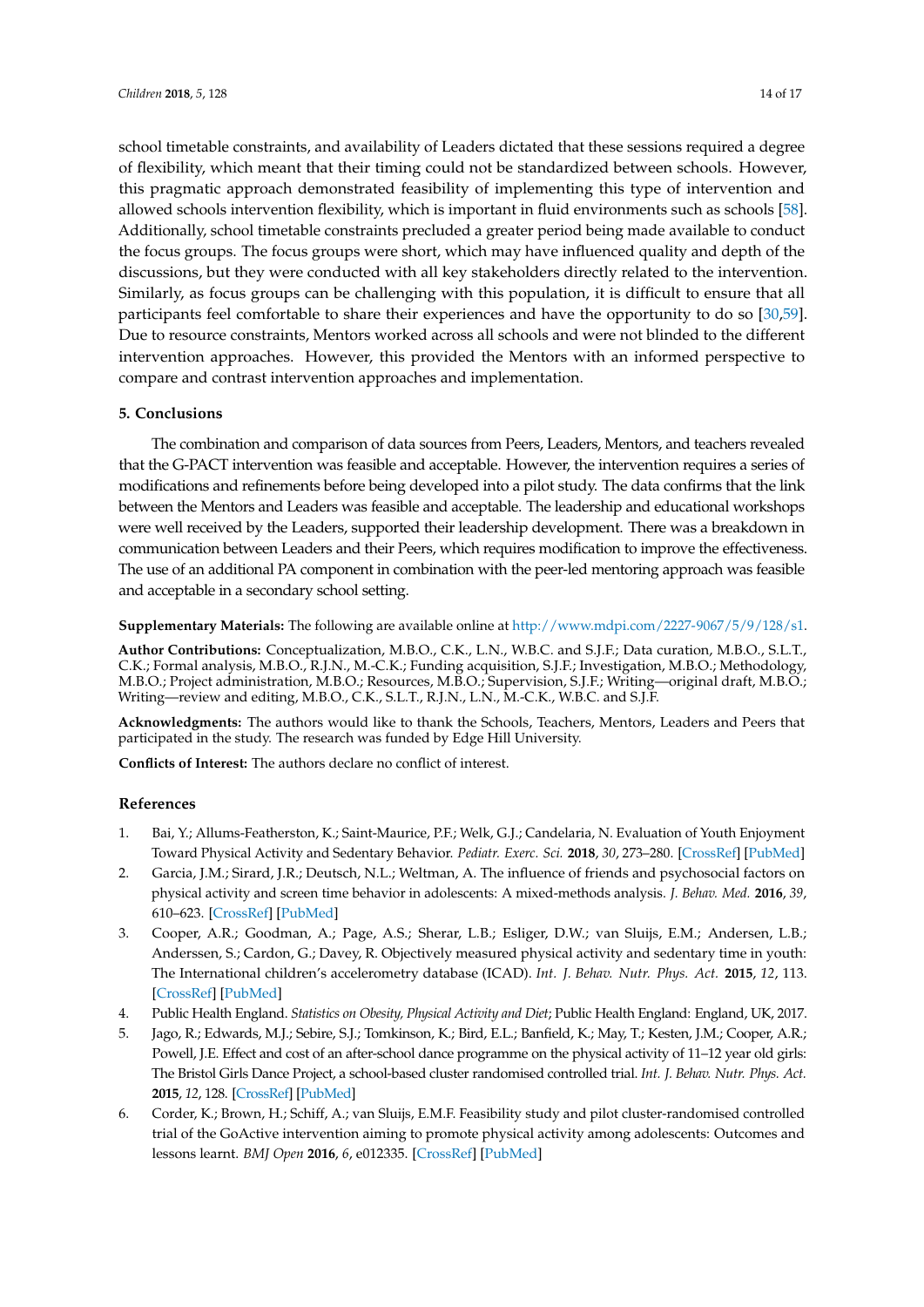- <span id="page-15-17"></span>7. Sebire, S.J.; Edwards, M.J.; Campbell, R.; Jago, R.; Kipping, R.; Banfield, K.; Tomkinson, K.; Garfield, K.; Lyons, R.A.; Simon, J. Protocol for a feasibility cluster randomised controlled trial of a peer-led school-based intervention to increase the physical activity of adolescent girls (PLAN-A). *Pilot Feasibil. Stud.* **2016**, *2*, 2. [\[CrossRef\]](http://dx.doi.org/10.1186/s40814-015-0045-8) [\[PubMed\]](http://www.ncbi.nlm.nih.gov/pubmed/27966675)
- <span id="page-15-16"></span>8. Harrington, D.M.; Davies, M.J.; Bodicoat, D.H.; Charles, J.M.; Chudasama, Y.V.; Gorely, T.; Khunti, K.; Plekhanova, T.; Rowlands, A.V.; Sherar, L.B.; et al. Effectiveness of the 'Girls Active' school-based physical activity programme: A cluster randomised controlled trial. *Int. J. Behav. Nutr. Phys. Act.* **2018**, *15*, 40. [\[CrossRef\]](http://dx.doi.org/10.1186/s12966-018-0664-6) [\[PubMed\]](http://www.ncbi.nlm.nih.gov/pubmed/29695250)
- <span id="page-15-0"></span>9. Brown, H.E.; Whittle, F.; Jong, S.T.; Croxson, C.; Sharp, S.J.; Wilkinson, P.; Wilson, E.C.; van Sluijs, E.M.; Vignoles, A.; Corder, K. A cluster randomised controlled trial to evaluate the effectiveness and cost-effectiveness of the GoActive intervention to increase physical activity among adolescents aged 13–14 years. *BMJ Open* **2017**, *7*, e014419. [\[CrossRef\]](http://dx.doi.org/10.1136/bmjopen-2016-014419) [\[PubMed\]](http://www.ncbi.nlm.nih.gov/pubmed/28963278)
- <span id="page-15-1"></span>10. Jenkinson, K.A.; Naughton, G.; Benson, A.C. The GLAMA (girls! Lead! Achieve! Mentor! Activate!) physical activity and peer leadership intervention pilot project: A process evaluation using the RE-AIM framework. *BMC Public Health* **2012**, *12*, 55. [\[CrossRef\]](http://dx.doi.org/10.1186/1471-2458-12-55) [\[PubMed\]](http://www.ncbi.nlm.nih.gov/pubmed/22260195)
- <span id="page-15-2"></span>11. Barr-Anderson, D.J.; Laska, M.N.; Veblen-Mortenson, S.; Farbakhsh, K.; Dudovitz, B.; Story, M. A school-based, peer leadership physical activity intervention for 6th graders: Feasibility and results of a pilot study. *J. Phys. Act. Health* **2012**, *9*, 492–499. [\[CrossRef\]](http://dx.doi.org/10.1123/jpah.9.4.492) [\[PubMed\]](http://www.ncbi.nlm.nih.gov/pubmed/21945980)
- <span id="page-15-3"></span>12. Campbell, R.; Starkey, F.; Holliday, J.; Audrey, S.; Bloor, M.; Parry-Langdon, N.; Hughes, R.; Moore, L. An informal school-based peer-led intervention for smoking prevention in adolescence (ASSIST): A cluster randomised trial. *Lancet* **2008**, *371*, 1595–1602. [\[CrossRef\]](http://dx.doi.org/10.1016/S0140-6736(08)60692-3)
- <span id="page-15-4"></span>13. Sebire, S.J.; Jago, R.; Banfield, K.; Edwards, M.J.; Campbell, R.; Kipping, R.; Blair, P.S.; Kadir, B.; Garfield, K.; Matthews, J.; et al. Results of a feasibility cluster randomised controlled trial of a peer-led school-based intervention to increase the physical activity of adolescent girls (PLAN-A). *Int. J. Behav. Nutr. Phys. Act.* **2018**, *15*, 50. [\[CrossRef\]](http://dx.doi.org/10.1186/s12966-018-0682-4) [\[PubMed\]](http://www.ncbi.nlm.nih.gov/pubmed/29880048)
- <span id="page-15-5"></span>14. Jong, S.T.; Brown, H.E.; Croxson, C.H.D.; Wilkinson, P.; Corder, K.L.; van Sluijs, E.M.F. GoActive: A protocol for the mixed methods process evaluation of a school-based physical activity promotion programme for 13–14 year old adolescents. *Trials* **2018**, *19*, 282. [\[CrossRef\]](http://dx.doi.org/10.1186/s13063-018-2661-0) [\[PubMed\]](http://www.ncbi.nlm.nih.gov/pubmed/29784016)
- <span id="page-15-6"></span>15. O'Cathain, A.; Hoddinott, P.; Lewin, S.; Thomas, K.J.; Young, B.; Adamson, J.; Jansen, Y.J.; Mills, N.; Moore, G.; Donovan, J.L. Maximising the impact of qualitative research in feasibility studies for randomised controlled trials: Guidance for researchers. *Pilot Feasibil. Stud.* **2015**, *1*, 32. [\[CrossRef\]](http://dx.doi.org/10.1186/s40814-015-0026-y) [\[PubMed\]](http://www.ncbi.nlm.nih.gov/pubmed/27965810)
- <span id="page-15-7"></span>16. Craig, P.; Dieppe, P.; Macintyre, S.; Michie, S.; Nazareth, I.; Petticrew, M. Developing and evaluating complex interventions: The new Medical Research Council guidance. *Int. J. Nurs. Stud.* **2013**, *50*, 587–592. [\[CrossRef\]](http://dx.doi.org/10.1016/j.ijnurstu.2012.09.010) [\[PubMed\]](http://www.ncbi.nlm.nih.gov/pubmed/23159157)
- <span id="page-15-8"></span>17. Durlak, J.A.; DuPre, E.P. Implementation matters: A review of research on the influence of implementation on program outcomes and the factors affecting implementation. *Am. J. Commun. Psychol.* **2008**, *41*, 327–350. [\[CrossRef\]](http://dx.doi.org/10.1007/s10464-008-9165-0) [\[PubMed\]](http://www.ncbi.nlm.nih.gov/pubmed/18322790)
- <span id="page-15-9"></span>18. Craig, P.; Dieppe, P.; Macintyre, S.; Michie, S.; Nazareth, I.; Petticrew, M. Developing and evaluating complex interventions: The new Medical Research Council guidance. *BMJ* **2008**, *337*, a1655. [\[CrossRef\]](http://dx.doi.org/10.1136/bmj.a1655) [\[PubMed\]](http://www.ncbi.nlm.nih.gov/pubmed/18824488)
- <span id="page-15-10"></span>19. Owen, M.B.; Kerner, C.; Taylor, S.L.; Noonan, R.J.; Newson, L.; Kosteli, M.-C.; Curry, W.B.; Fairclough, S.J. The Feasibility of a Novel School Peer-Led Mentoring Model to Improve the Physical Activity Levels and Sedentary Time of Adolescent Girls: The Girls Peer Activity (G-PACT) Project. *Children* **2018**, *5*, 67. [\[CrossRef\]](http://dx.doi.org/10.3390/children5060067) [\[PubMed\]](http://www.ncbi.nlm.nih.gov/pubmed/29857554)
- <span id="page-15-11"></span>20. McLennan, D.; Barnes, H.; Noble, M.; Davies, J.; Garratt, E.; Dibben, C. *The English Indices of Deprivation 2015*; Department for Communities and Local Government: London, UK, 2015.
- <span id="page-15-12"></span>21. Patton, M.Q. *Qualitative Research*; Wiley Online Library: Hoboken, NJ, USA, 2005.
- <span id="page-15-13"></span>22. Bandura, A. *Social Foundations of Thought and Action: A Social Cognitive Theory*; Prentice Hall: Upper Saddle River, NJ, USA, 1986.
- 23. Bandura, A. *Self-Efficacy: The Exercise of Control*; Macmillan: Berlin, Germany, 1997.
- <span id="page-15-14"></span>24. Bandura, A. Health promotion from the perspective of social cognitive theory. *Psychol. Health* **1998**, *13*, 623–649. [\[CrossRef\]](http://dx.doi.org/10.1080/08870449808407422)
- <span id="page-15-15"></span>25. Ryan, R.M.; Deci, E.L. Self-determination theory and the facilitation of intrinsic motivation, social development, and well-being. *Am. Psychol.* **2000**, *55*, 68. [\[CrossRef\]](http://dx.doi.org/10.1037/0003-066X.55.1.68) [\[PubMed\]](http://www.ncbi.nlm.nih.gov/pubmed/11392867)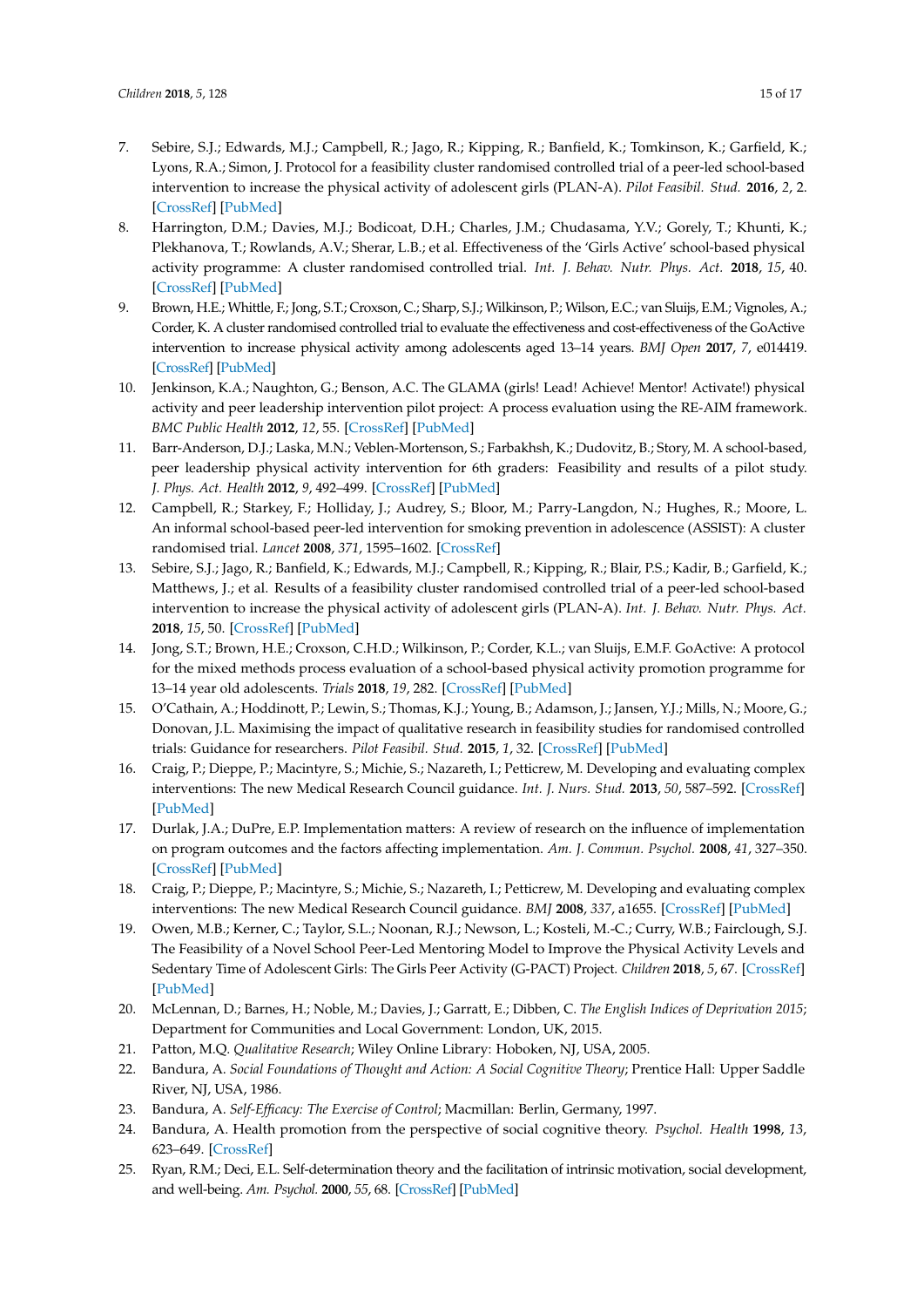- <span id="page-16-0"></span>26. Viner, R.M.; Ozer, E.M.; Denny, S.; Marmot, M.; Resnick, M.; Fatusi, A.; Currie, C. Adolescence and the social determinants of health. *Lancet* **2012**, *379*, 1641–1652. [\[CrossRef\]](http://dx.doi.org/10.1016/S0140-6736(12)60149-4)
- <span id="page-16-1"></span>27. Hennessy, E.; Heary, C. Exploring Children's Views through Focus Groups. In *Researching Children's Experience*; Greene, S., Hogan, D., Eds.; Sage Publications Inc.: London, UK, 2005; pp. 236–252.
- <span id="page-16-3"></span>28. Horner, S.D. Using focus group methods with middle school children. *Res. Nurs. Health* **2000**, *23*, 510–517. [\[CrossRef\]](http://dx.doi.org/10.1002/1098-240X(200012)23:6<510::AID-NUR9>3.0.CO;2-L)
- <span id="page-16-4"></span>29. Flick, U. *An Introduction to Qualitative Research*; Sage: England, UK, 2014.
- <span id="page-16-2"></span>30. Krueger, R.A. *Focus Groups: A Practical Guide for Applied Research*; Sage Publications Inc.: London, UK, 2014.
- <span id="page-16-5"></span>31. Carter, N.; Bryant-Lukosius, D.; DiCenso, A.; Blythe, J.; Neville, A.J. The use of triangulation in qualitative research. *Oncol. Nurs. Forum* **2014**, *41*, 545–547. [\[CrossRef\]](http://dx.doi.org/10.1188/14.ONF.545-547) [\[PubMed\]](http://www.ncbi.nlm.nih.gov/pubmed/25158659)
- <span id="page-16-6"></span>32. Levitt, H.M.; Bamberg, M.; Creswell, J.W.; Frost, D.M.; Josselson, R.; Suárez-Orozco, C. Journal article reporting standards for qualitative primary, qualitative meta-analytic, and mixed methods research in psychology: The APA Publications and Communications Board task force report. *Am. Psychol.* **2018**, *73*, 26. [\[CrossRef\]](http://dx.doi.org/10.1037/amp0000151) [\[PubMed\]](http://www.ncbi.nlm.nih.gov/pubmed/29345485)
- <span id="page-16-7"></span>33. Thomas, D.R. A general inductive approach for analyzing qualitative evaluation data. *Am. J. Eval.* **2006**, *27*, 237–246. [\[CrossRef\]](http://dx.doi.org/10.1177/1098214005283748)
- <span id="page-16-8"></span>34. Braun, V.; Clarke, V. Using thematic analysis in psychology. *Qual. Res. Psychol.* **2006**, *3*, 77–101. [\[CrossRef\]](http://dx.doi.org/10.1191/1478088706qp063oa)
- <span id="page-16-9"></span>35. Nowell, L.S.; Norris, J.M.; White, D.E.; Moules, N.J. Thematic Analysis: Striving to Meet the Trustworthiness Criteria. *Int. J. Qual. Methods* **2017**, *16*. [\[CrossRef\]](http://dx.doi.org/10.1177/1609406917733847)
- <span id="page-16-10"></span>36. Noonan, R.J.; Boddy, L.M.; Fairclough, S.J.; Knowles, Z.R. Write, draw, show, and tell: A child-centred dual methodology to explore perceptions of out-of-school physical activity. *BMC Public Health* **2016**, *16*, 326. [\[CrossRef\]](http://dx.doi.org/10.1186/s12889-016-3005-1) [\[PubMed\]](http://www.ncbi.nlm.nih.gov/pubmed/27080384)
- <span id="page-16-11"></span>37. Owen, M.B.; Curry, W.B.; Kerner, C.; Newson, L.; Fairclough, S.J. The effectiveness of school-based physical activity interventions for adolescent girls: A systematic review and meta-analysis. *Prev. Med.* **2017**, *105*, 237–249. [\[CrossRef\]](http://dx.doi.org/10.1016/j.ypmed.2017.09.018) [\[PubMed\]](http://www.ncbi.nlm.nih.gov/pubmed/28964852)
- <span id="page-16-12"></span>38. Corder, K.; Schiff, A.; Kesten, J.M.; van Sluijs, E.M.F. Development of a universal approach to increase physical activity among adolescents: The GoActive intervention. *BMJ Open* **2015**, *5*, e008610. [\[CrossRef\]](http://dx.doi.org/10.1136/bmjopen-2015-008610) [\[PubMed\]](http://www.ncbi.nlm.nih.gov/pubmed/26307618)
- <span id="page-16-13"></span>39. Tajfel, H. Social identity and intergroup behaviour. *Inf. Int. Soc. Sci. Counc.* **1974**, *13*, 65–93. [\[CrossRef\]](http://dx.doi.org/10.1177/053901847401300204)
- <span id="page-16-14"></span>40. Tajfel, H.; Turner, J.C. *The Social Identity Theory of Intergroup Behavior*; Psychology Press: New York, NY, USA, 2004.
- <span id="page-16-15"></span>41. Deci, E.L.; Ryan, R.M. *Handbook of Self-Determination Research*; University Rochester Press: New York, NY, USA, 2002.
- <span id="page-16-16"></span>42. Ginis, K.A.M.; Nigg, C.R.; Smith, A.L. Peer-delivered physical activity interventions: An overlooked opportunity for physical activity promotion. *Transl. Behav. Med.* **2013**, *3*, 434–443. [\[CrossRef\]](http://dx.doi.org/10.1007/s13142-013-0215-2) [\[PubMed\]](http://www.ncbi.nlm.nih.gov/pubmed/24294332)
- <span id="page-16-17"></span>43. Bell, S.L.; Audrey, S.; Cooper, A.R.; Noble, S.; Campbell, R. Lessons from a peer-led obesity prevention programme in English schools. *Health Promot. Int.* **2014**, *32*, 250–259. [\[CrossRef\]](http://dx.doi.org/10.1093/heapro/dau008) [\[PubMed\]](http://www.ncbi.nlm.nih.gov/pubmed/24711350)
- <span id="page-16-18"></span>44. Rogers, E.M. *Diffusion of Innovations*; Simon and Schuster: New York, NY, USA, 2010.
- <span id="page-16-19"></span>45. Hunter, R.F.; McAneney, H.; Davis, M.; Tully, M.A.; Valente, T.W.; Kee, F. "Hidden" social networks in behavior change interventions. *Am. J. Public Health* **2015**, *105*, 513–516. [\[CrossRef\]](http://dx.doi.org/10.2105/AJPH.2014.302399) [\[PubMed\]](http://www.ncbi.nlm.nih.gov/pubmed/25602895)
- <span id="page-16-20"></span>46. Michie, S.; Richardson, M.; Johnston, M.; Abraham, C.; Francis, J.; Hardeman, W.; Eccles, M.P.; Cane, J.; Wood, C.E. The behavior change technique taxonomy (v1) of 93 hierarchically clustered techniques: Building an international consensus for the reporting of behavior change interventions. *Ann. Behav. Med.* **2013**, *46*, 81–95. [\[CrossRef\]](http://dx.doi.org/10.1007/s12160-013-9486-6) [\[PubMed\]](http://www.ncbi.nlm.nih.gov/pubmed/23512568)
- <span id="page-16-21"></span>47. Schüz, N.; Walters, J.A.; Cameron-Tucker, H.; Scott, J.; Wood-Baker, R.; Walters, E.H. Patient anxiety and depression moderate the effects of increased self-management knowledge on physical activity: A secondary analysis of a randomised controlled trial on health-mentoring in COPD. *COPD J. Chronic Obstr. Pulm. Dis.* **2015**, *12*, 502–509. [\[CrossRef\]](http://dx.doi.org/10.3109/15412555.2014.995289) [\[PubMed\]](http://www.ncbi.nlm.nih.gov/pubmed/25774660)
- <span id="page-16-22"></span>48. Dowd, A.J.; Harden, S.M.; Beauchamp, M.R. Adolescent girls' experiences in the Go Girls! group-based lifestyle mentoring program. *Am. J. Health Behav.* **2015**, *39*, 267–276. [\[CrossRef\]](http://dx.doi.org/10.5993/AJHB.39.2.13) [\[PubMed\]](http://www.ncbi.nlm.nih.gov/pubmed/25564839)
- <span id="page-16-23"></span>49. Edwardson, C.L.; Harrington, D.M.; Yates, T.; Bodicoat, D.H.; Khunti, K.; Gorely, T.; Sherar, L.B.; Edwards, R.T.; Wright, C.; Harrington, K. A cluster randomised controlled trial to investigate the effectiveness and cost effectiveness of the 'Girls Active' intervention: A study protocol. *BMC Public Health* **2015**, *15*, 526. [\[CrossRef\]](http://dx.doi.org/10.1186/s12889-015-1886-z) [\[PubMed\]](http://www.ncbi.nlm.nih.gov/pubmed/26036965)